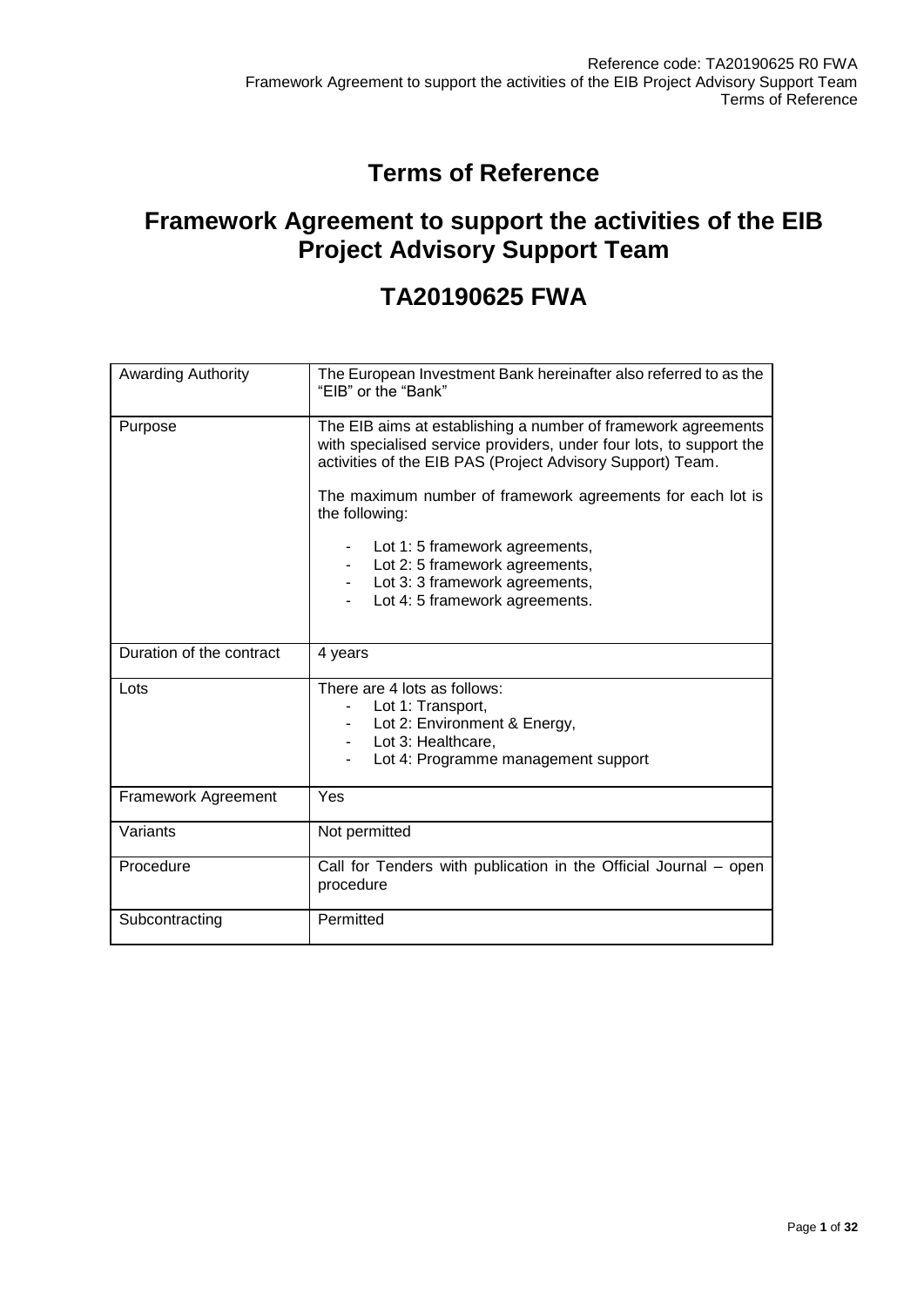#### **DEFINITIONS**

Those words and terms, which are defined in this document are defined below.

"**Agreement**" or "**FWA**" means the Framework Agreement to be established by the EIB to support the activities of the EIB PAS Team.

"**Assignment**" means either a punctual assignment to meet defined objectives of the Bank or a long-term assignment to meet on-going needs of the Bank.

"**Assignment Completion Report**" means the final report that the Service Provider must submit to the Bank upon completion of an Assignment.

"**Assignment Terms of Reference" or "AToR**" means an assignment request distributed to the Service Provider pursuant to Article 3.2

"**Bank General Terms and Conditions**" means the Bank's general terms and conditions for framework agreements for the provision of services.

"**Business Day**" means a day on which the EIB is open for business.

"**Call for Tenders"** means the present call for tenders, published by the Bank.

"**Call-off"** means a request for Proposal initiated by the Bank pursuant to Article 3.2, in order to select a Service Provider for an Assignment.

"**Closure Date**" means the deadline for sending a Proposal to the Bank pursuant to Article 3.2.

"**Contract**" means a contract entered into between the Bank and the Service Provider pursuant to Article 3.2 in relation to an Assignment.

"**Offer**" means the offer submitted by the Service Provider in response to the Call for Tenders

"**PAS Team**" means the Project Advisory Support Team, part of the EIB

**"PASSA"** means Project Advisory Support Services Agreement, an agreement signed between EIB and an EU Member State authority or a project promoter for the provision of advisory services by the PAS Team

"**Proposal**" means an offer submitted by a Provider in response to Assignment Terms of Reference distributed by the Bank pursuant to Article 3.2.

"**Service Provider**" or "**Framework Contractor**" means the service provider whose offer has been selected by the Bank following the Call for Tenders.

**"Framework Agreement Management Team"**: comprises the Sector Leader and the Framework Manager appointed by the Framework Contractor in the Offer to be submitted in response to the Call for Tenders.

"**Services**" means those services which will be provided by the Service Provider pursuant to this Agreement.

In order to clearly differentiate the wording used in relationship with the Framework Agreement on the one side and with specific Assignments on the other side, the following table has been drawn:

| At the level of Framework Agreement   | At the level of specific Assignments |
|---------------------------------------|--------------------------------------|
| Terms of Reference (present document) | Assignment Terms of Reference (AToR) |
| Call for Tenders                      | Call-off or Request for Proposals    |
| Offer                                 | Proposal                             |
| <b>Framework Agreement</b>            | Contract                             |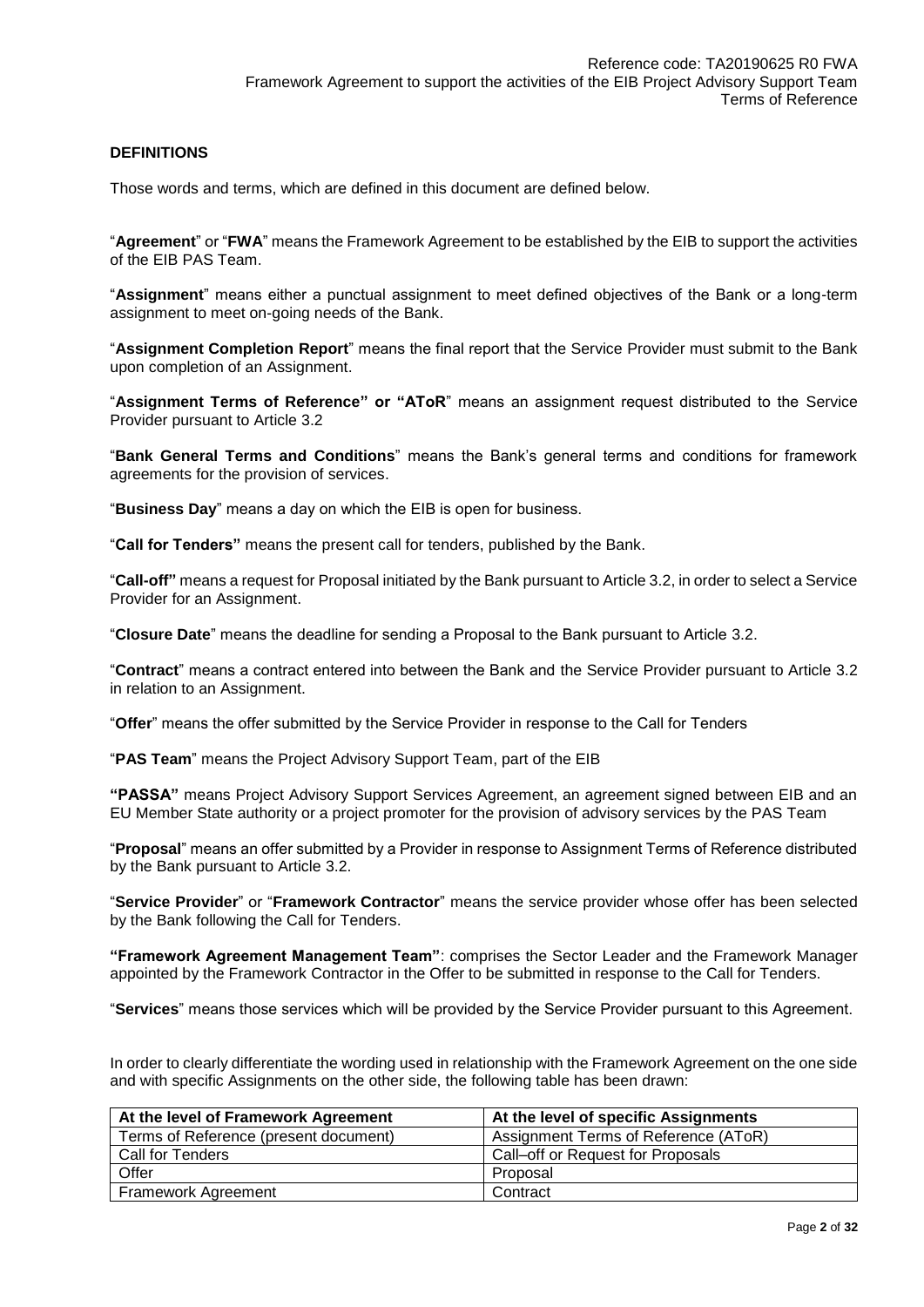# **1. Background information**

# **1.1. General Information and objectives**

The scope of the Framework Agreement is to provide to the EIB PAS Team specialised support by Service Providers in the delivery of a number of high-quality consultancy assignments.

The EIB PAS Team is providing advisory services to EU Member States authorities and project promoters, aiming at supporting the implementation of EU funded investment projects. This initiative started in 2013 and is planned to continue at least until end of 2023.

The countries of operation to date have been Romania and Bulgaria. The initiative could however also include other EU cohesion countries, such as, for example, Poland and Croatia.

The EIB PAS Team activities are being performed under the framework of PASSAs signed between the EIB and Member State authorities/project promoters. PASSAs are funded by the relevant Member State authority, acting as client, usually under EU funds. Typically, a PASSA includes the provision of services by EIB experts, which are part of the PAS Team as well as provision of third party services, performed by service providers hired by the EIB. In this configuration, the service providers are performing advisory services with the EIB PAS Team acting as a client and the Member State authority being the final recipient.

In the context of existing and future PASSAs, the EIB PAS Team intends to use the Framework Agreements in order to contract Service Providers for the delivery of specific assignments as third party services.

| Number | Sector                          | Maximum number   Maximum<br>Framework   spendable<br>οf | amount<br>under      |
|--------|---------------------------------|---------------------------------------------------------|----------------------|
|        |                                 | Contractors                                             | each lot<br>(million |
|        |                                 |                                                         | Euro)                |
| Lot 1  | Transport                       |                                                         | 5.5                  |
| Lot 2  | <b>Environment &amp; Energy</b> |                                                         | 8                    |
| Lot 3  | Healthcare                      |                                                         | 8.5                  |
| Lot 4  | Programme management            | 5                                                       | 4.5                  |
|        | support                         |                                                         |                      |

Four lots have been defined, as per the following table:

These lots correspond with the key areas of involvement of the PAS Team.

For each of the four lots, a maximum number of Framework Contractors has been defined. Whenever an Assignment is to be contracted under one of the lots, all Framework Contractors under this lot will be invited to submit a Proposal, in accordance with the procedure defined under Section 3.2 below of these Terms of Reference. The Contract for such specific Assignment will be awarded to the Framework Contractor having submitted the most economically advantageous Proposal.

### **1.2. Background**

The following table presents the list of past and present PASSAs.

|   | <b>Past and current PASSA</b>                                                                                                    | <b>Client</b>                                          | <b>Country</b> | Implementation<br>period       |
|---|----------------------------------------------------------------------------------------------------------------------------------|--------------------------------------------------------|----------------|--------------------------------|
|   | Support to implementation of Large<br>Infrastructure Projects under EU funds                                                     | Ministry of<br>European Funds<br>(MEF)                 | Romania        | mid $2016 -$<br>beginning 2020 |
| 2 | Support to implementation of Public<br>Procurement reform (ex-ante control, internal<br>control, Centralised Procurement Bodies) | National Agency<br>for Public<br>Procurement<br>(ANAP) | Romania        | mid $2016 -$<br>beginning 2018 |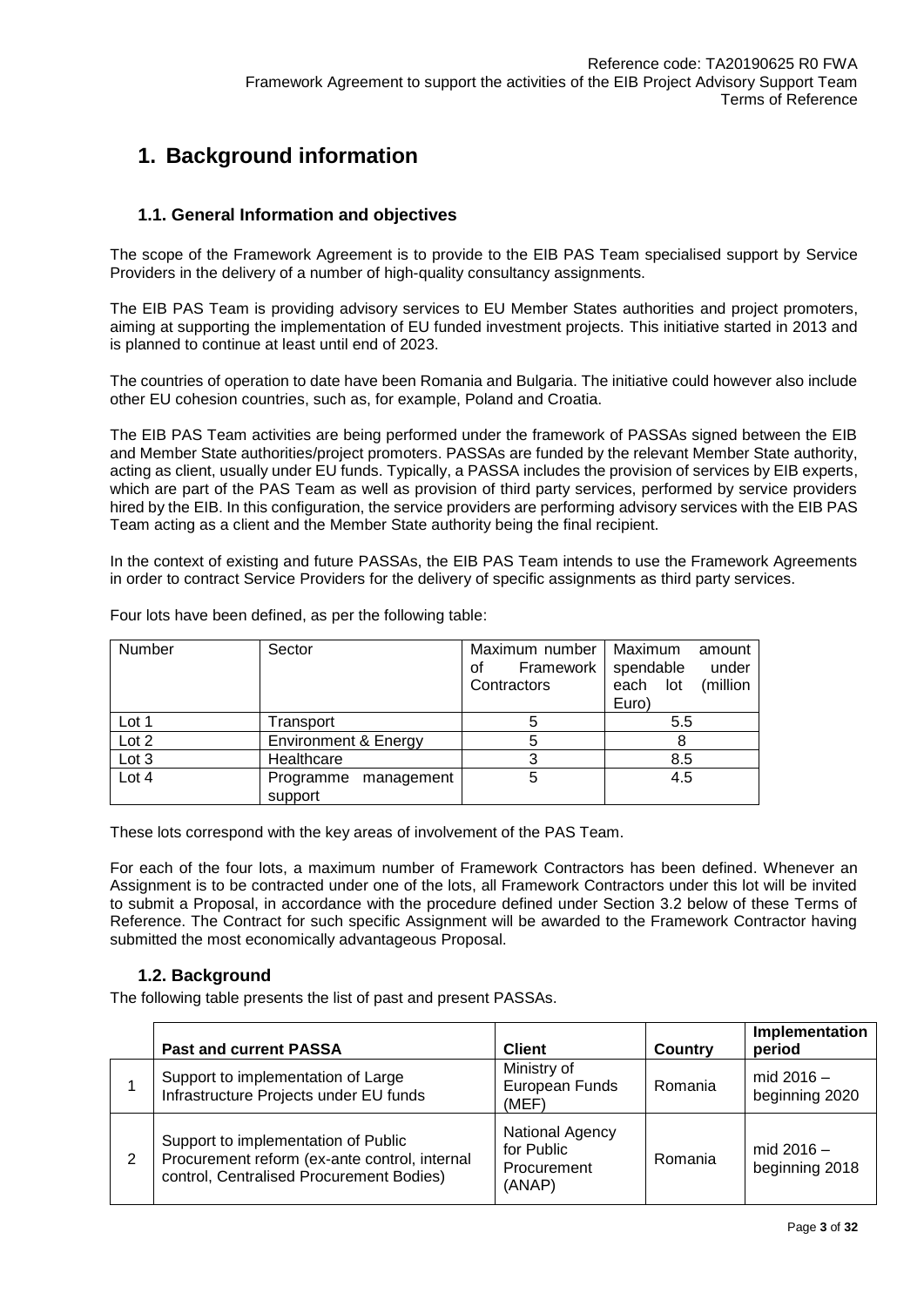#### Reference code: TA20190625 R0 FWA

Framework Agreement to support the activities of the EIB Project Advisory Support Team Terms of Reference

| 3 | Support to Bulgarian railways: planning and<br>implementation of ITS projects, deployment of<br>ETCS along the railway line, implementation of<br>Train Operation Management/Control System, | National Railway<br>Infrastructure<br>Company (NRIC) | <b>Bulgaria</b> | mid $2017 - end$<br>of 2018           |
|---|----------------------------------------------------------------------------------------------------------------------------------------------------------------------------------------------|------------------------------------------------------|-----------------|---------------------------------------|
| 4 | Support for the establishment of a modern<br>system for RDF (Refuse-Derived Fuel)<br>utilization, producing combined heat and power<br>- capacity building and procurement support           | Sofia Municipality                                   | <b>Bulgaria</b> | beginning 2018<br>- beginning<br>2021 |
| 5 | Support to Managing Authority for the<br>implementation of 16 regional infrastructure<br>water projects                                                                                      | Ministry of<br>Environment and<br>Water (MoEW)       | <b>Bulgaria</b> | end $2018 - mid$<br>2023              |

The following table present a tentative list of PASSAs currently being considered:

|                | <b>Tentative future PASSAs</b>                                                                                                                                   | <b>Client</b>                                                 | <b>Country</b> | Implementation<br>period |
|----------------|------------------------------------------------------------------------------------------------------------------------------------------------------------------|---------------------------------------------------------------|----------------|--------------------------|
| 1              | Support to implementation of Large<br>Infrastructure Projects under EU funds                                                                                     | Ministry of<br>European Funds<br>(MEF)                        | Romania        | 2020-2023                |
| $\overline{2}$ | Support to implementation of 3 regional<br>hospitals                                                                                                             | Ministry of Health<br>(MoH)                                   | Romania        | 2019-2023                |
| 3              | Support to design of training centres for<br>disaster risk management                                                                                            | General<br>Inspectorate for<br>Emergency<br><b>Situations</b> | Romania        | 2019-2020                |
| 4              | Support to operationalisation of National Office<br>for Centralised Procurement                                                                                  | National Office for<br>Centralised<br>Procurement             | Romania        | 2019-2023                |
| 5              | Support in implementation of Public<br>procurement reform (control systems,<br>monitoring and supervision systems,<br>centralised procurement at regional level) | National Agency<br>for Public<br>Procurement<br>(ANAP)        | Romania        | 2019-2022                |
| 6              | Support to strengthening of policy in the solid<br>wastes sector                                                                                                 | Ministry of<br>Environment                                    | Romania        | 2020-2023                |

For information purposes, a list of contracts concluded for the scope of the PAS Team activities under previous framework agreements is presented in Annex 1. The purpose of such Annex is to present information on the type of activities for which the EIB PAS Team has contracted consultants in the past.

# **1.3. Sectors covered, expertise required and geographical coverage**

A detailed description of each of the four lots, including the sectors covered and the expertise required is presented in the following annexes:

- Annex 2 Lot 1 Transport
- Annex 3 Lot 2 Environment and Energy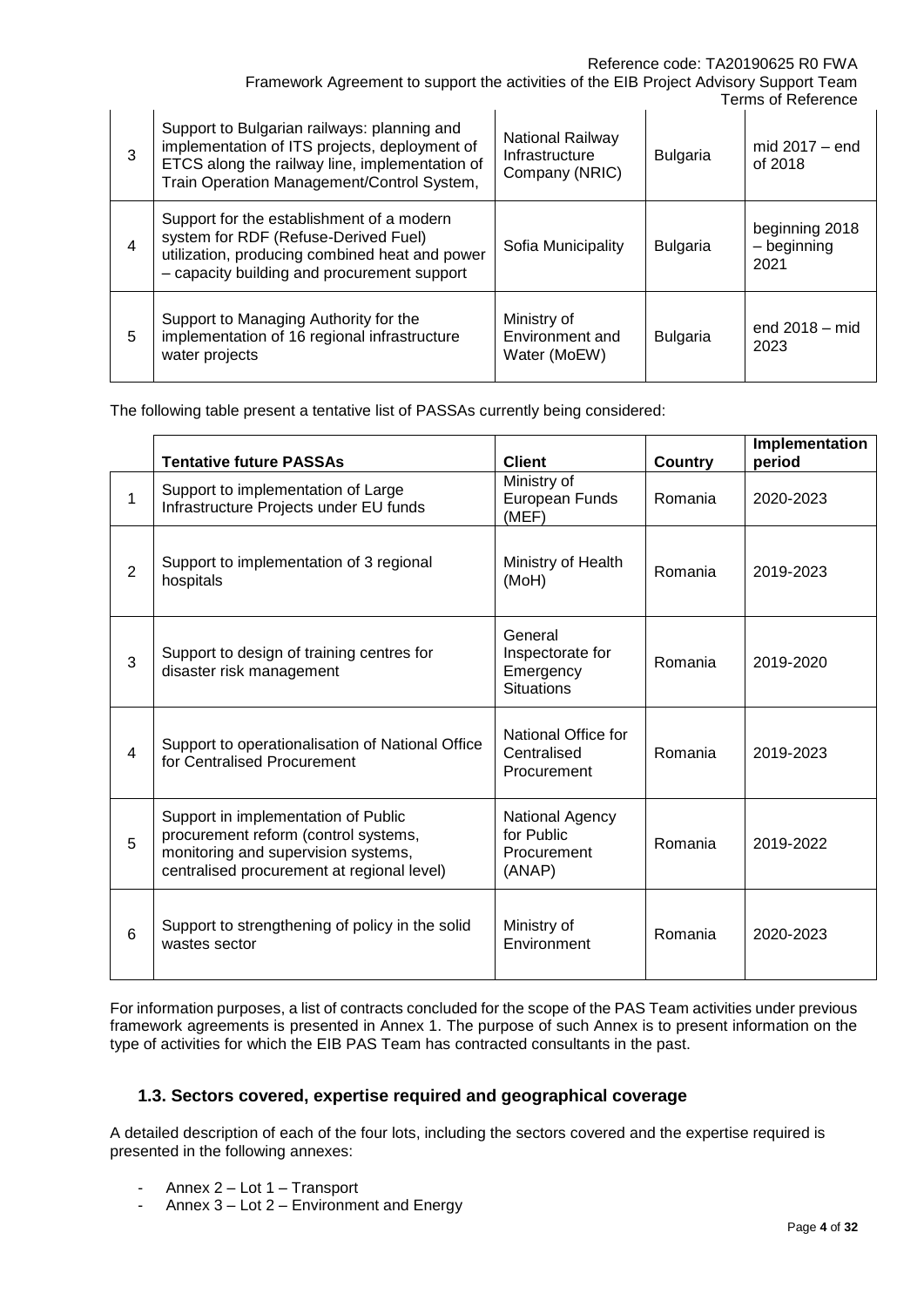- Annex 4 Lot 3 Healthcare
- Annex 5 Lot 4 Programme management support.

The countries of operation of PAS Team to date have been Romania and Bulgaria. The initiative could however also include other EU cohesion countries, such as, for example, Poland and Croatia.

# **2. Organisation and Coordination**

# **2.1. EIB Contact Persons**

The EIB will appoint upon signature of the Agreement a member of its staff in charge of the overall management of the Framework Agreement.

Upon signature of each Contract implementing the Agreement, the EIB will appoint an Assignment Manager whose role will be to oversee the implementation of the Assignment and to liaise with the Framework Contractor in that respect.

#### **2.2. Internal Organisation of the Framework Contractor**

#### **2.2.1. Organisation of the Consortium (in case the FWA is awarded to a grouping of economic operators)**

The consortium leader is the sole interlocutor for financial and contractual aspects of the Agreement and the Assignments as well as the only formal contact point between the Framework Contractor and the EIB. The consortium leader shall be responsible for the invoicing, its accuracy and the delivery of the supporting documents when required.

The consortium leader must ensure that all consortium members as well as staff deployed to carry out Assignments are made aware of and respect the contractual provisions (including the contractual methodology), as well any of the EIB's communications related to the implementation of the Agreement.

The consortium leader shall inform the EIB of any change concerning the consortium members. Any change in the composition of the consortium is subject to the prior authorisation of the EIB. Any change in administrative data (address, bank account, etc.) must be notified without delay to the EIB Contact Person.

### **2.2.2. Framework Agreement Management Team**

The Framework Agreement Management Team will have at least the following tasks:

- 1. responsibility for the day-to-day management of the Agreement and each Contract;
- 2. monitoring of the services rendered and of the performance of the experts implementing the Assignments;
- 3. technical backstopping;
- 4. ensuring that quality control of the Contract outputs is carried out;
- 5. participation in briefing/debriefing when required for an Assignment (The AToR will define whether the presence of a member of the Framework Agreement Management Team for the briefing and/or debriefing session is required, see section 3.2.1. below).

The composition of the Framework Agreement Management Team is determined by the Framework Contractor in the Offer to be submitted in response to this Call for Tenders and comprises a Framework Manager and one or several Sector Leaders, as per the following table:

|  | Number | Sector | Number of Sector Leaders for each FWA |
|--|--------|--------|---------------------------------------|
|--|--------|--------|---------------------------------------|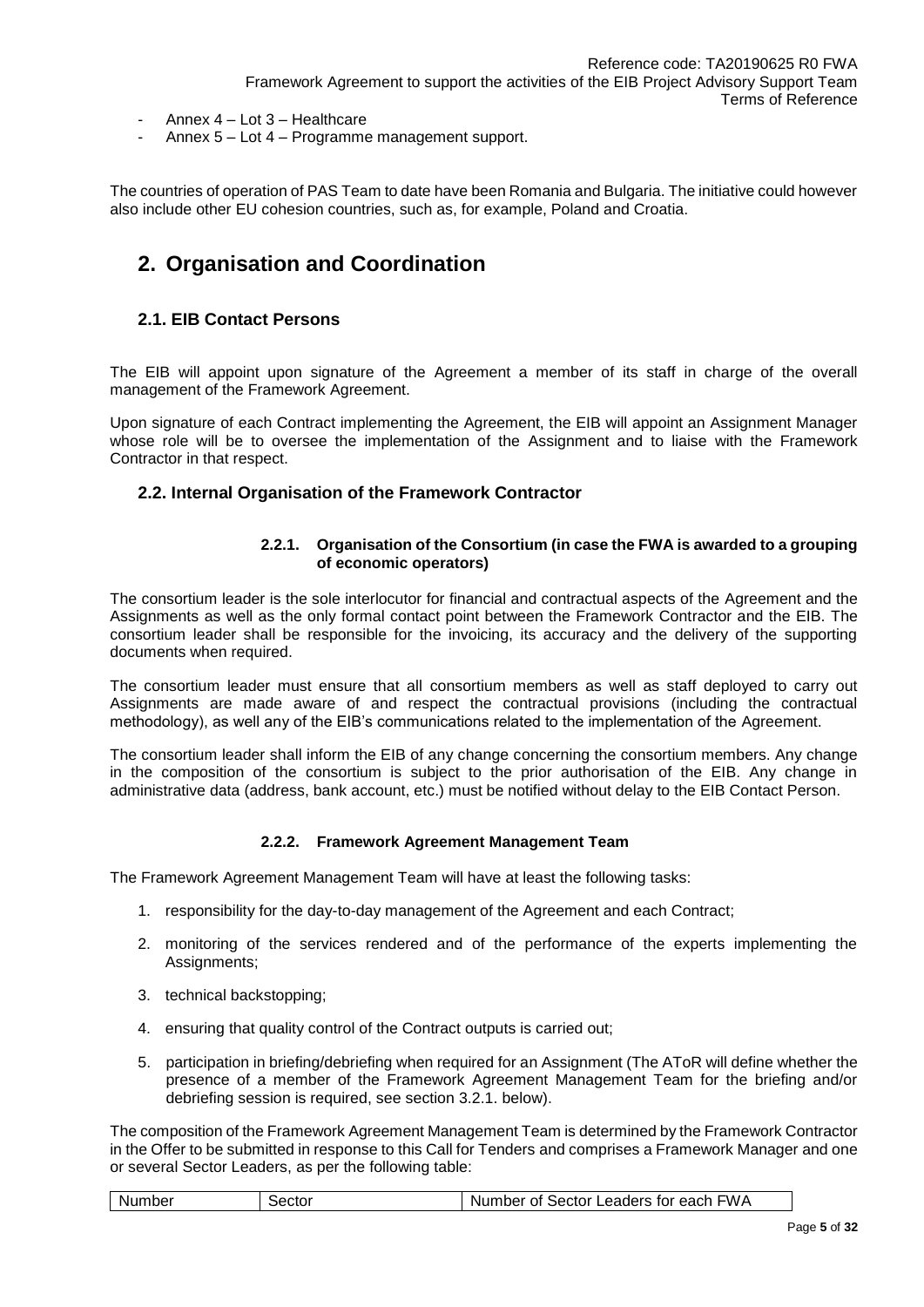Reference code: TA20190625 R0 FWA

Framework Agreement to support the activities of the EIB Project Advisory Support Team Terms of Reference

| Lot 1 | Transport                           |  |
|-------|-------------------------------------|--|
| Lot 2 | <b>Environment &amp; Energy</b>     |  |
| Lot 3 | Healthcare                          |  |
| Lot 4 | Programme management   2<br>support |  |

Should the Agreement be awarded to a grouping of economic operators, both the Framework Manager and the Sector Leader(s) should be fully embedded in the consortium leader's organisation in order to be able to respond quickly and independently to any request of the EIB related to an Assignment.

### **Framework Manager**

The Framework Manager has the overall responsibility for the implementation of the Agreement and the formal contacts with the EIB. He/she will be the point of contact for all Assignments under the Framework Agreement. He/she is required to react within two working days to any communication made by the EIB.

Each tenderer shall propose one Framework Manager for the lot under which it submits a tender. Should a **tenderer submit tenders for one, several or all lots, either as an individual tenderer or as leader of a consortium submitting a tender, he is allowed to propose the same candidate as Framework Manager.**

# o **Requirements for the Framework Manager:**

*Minimum qualifications:*

a University degree:

*Preferable general professional experience*

2 years professional experience in managing framework agreements for international financial institutions or international donor organisations

*Preferable specific professional experience* 

1 year of working experience in a coordinating role in an international environment

*Minimum language skills*

Excellent knowledge of English (CEFR C1).

# **Sector Leader(s)**

The Sector Leader has the overall responsibility for technical oversight and coordination of the Framework Agreement implementation and for providing high-level guidance to the sectoral experts assigned to Contracts. He/she signs off all outputs required under the Contracts and all reports on the Framework Agreement implementation as defined in Article 6 hereafter. He/she maintains the final responsibility for the quality control of the work carried out at the level of the Assignments independent on whether he/she has carried out the quality checks himself/herself or this was done by any other staff of the consortium (if applicable).

# o **Requirements for the Sector Leader proposed by tenderers submitting a tender for Lot 1 (Transport):**

### *Minimum qualifications*

MA/MSc Degree, or academic equivalent, in engineering or economics.

*Preferable general professional experience*

15 years of general professional experience in the Sector (i.e., Transport).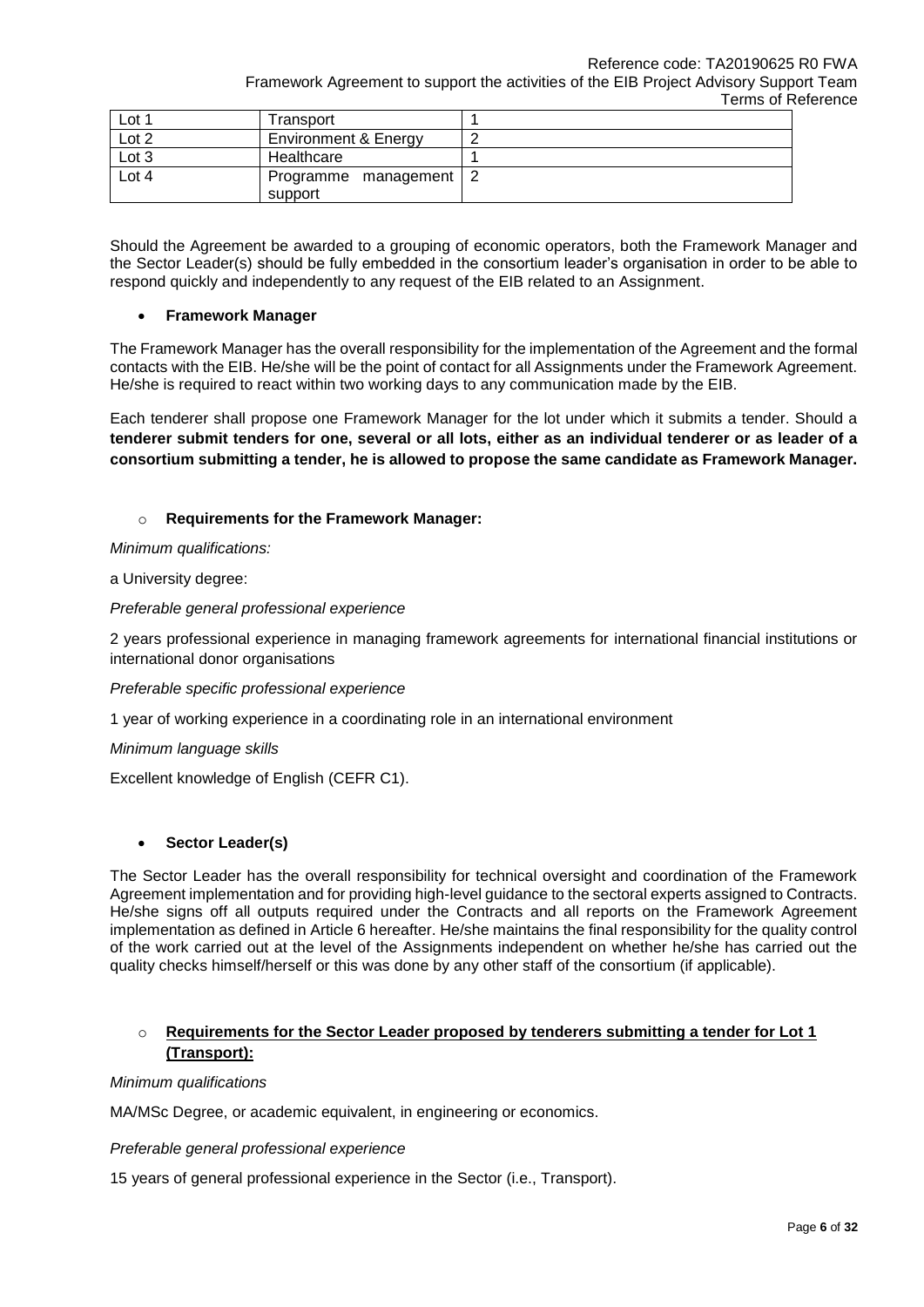Framework Agreement to support the activities of the EIB Project Advisory Support Team Terms of Reference

#### *Preferable specific professional experience*

Experience in managing preferably at least 10 technical assistance contracts in the road, or rail or metro Sub-Sectors, with a preferable minimum value of 250,000 EUR each.

#### *Minimum language skills*

Excellent knowledge of English (CEFR C1).

# o **Requirements for the Sector Leaders proposed by tenderers submitting a tender for Lot 2: Environment and Energy)**

Each Tenderer should propose a Sector Leader for each sub-sector namely:

- one Sector Leader for Environment and
- one Sector Leader for Energy.

#### **Requirements for the Sector Leader for Environment:**

#### *Minimum qualifications*

MA/MSc Degree, or academic equivalent, in engineering or economics.

*Preferable general professional experience*

15 years of general professional experience in the Environment Sub-Sector.

#### *Preferable specific professional experience*

Experience in managing preferably at least 10 technical assistance contracts in the Environment Sub-Sector, with a preferable minimum value of 150,000 EUR each.

#### *Minimum Language skills*

Excellent knowledge of English (CEFR C1).

#### **Requirements for the Sector Leader for Energy:**

#### *Minimum qualifications*

MA/MSc Degree, or academic equivalent, in engineering or economics.

*Preferable general professional experience*

15 years of general professional experience in the Energy Sub-Sector.

#### *Preferable specific professional experience*

Experience in managing preferably at least 10 technical assistance contracts in the Energy Sub-Sector, with a preferable minimum value of 150,000 EUR each.

#### *Minimum language skills*

Excellent knowledge of English (CEFR C1).

# o **Requirements for the Sector Leader proposed by tenderers submitting a tender for Lot 3: Health Care)**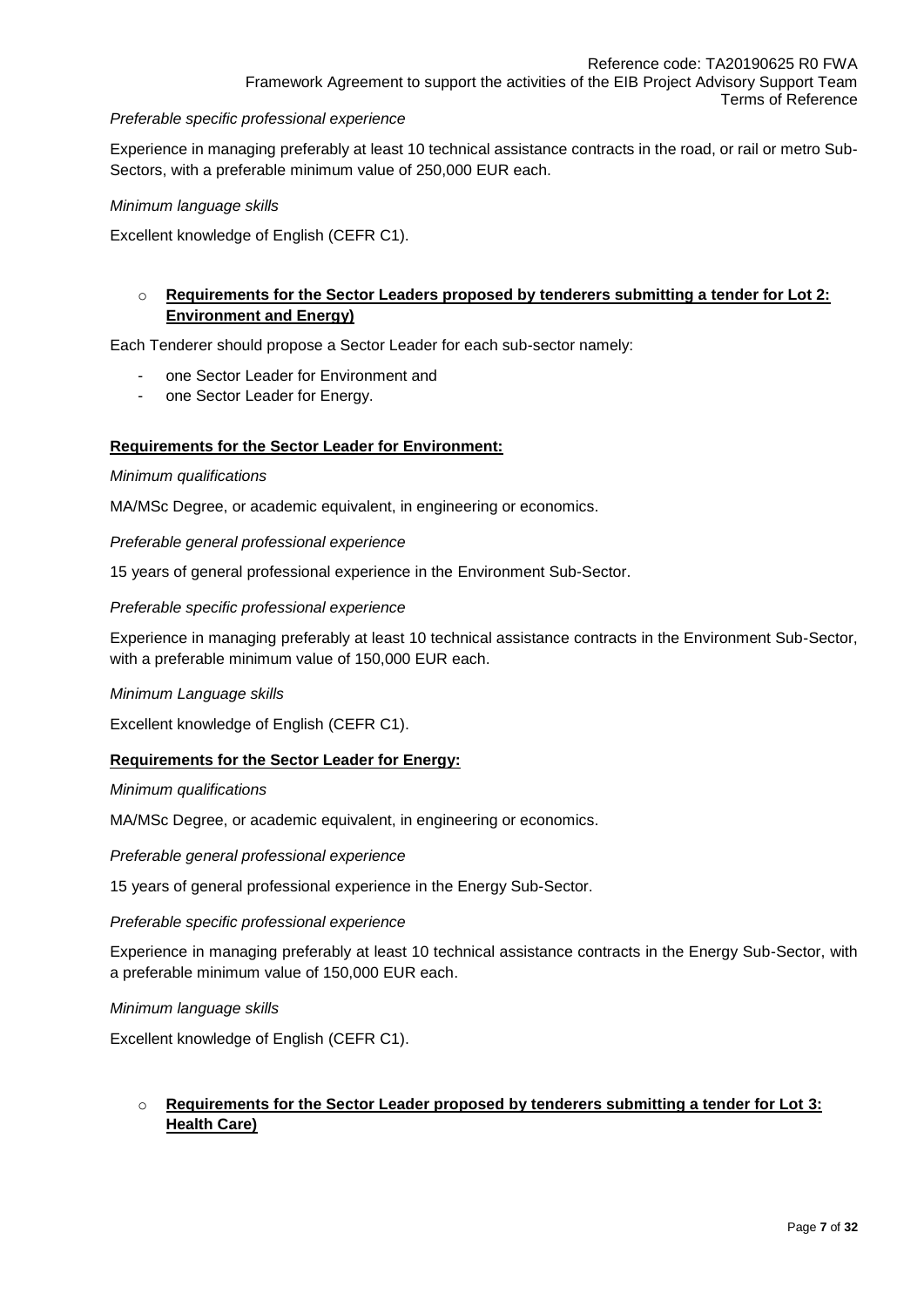## *Minimum Qualifications*

Master's Degree in healthcare studies, medical studies, engineering, management, economy, law or business administration, or academic equivalent or in lieu of Master's Degree, a Bachelor's degree in aforementioned fields together with minimum 15 years of professional working experience;

## *Preferable general professional experience*

At least 15 years of general professional experience in one or both of the sub-sectors;

## *Preferable Specific professional experience*

Experience in managing preferably at least 10 technical assistance contracts in one or both of the sub-sectors with a preferable minimum value of 250,000 EUR each;

### *Minimum language skills*

Excellent knowledge of English (CEFR C1);

# o **Requirements for the Sector Leader proposed by tenderers submitting a tender for Lot 4: Programme Management Support)**

Each Tenderer should propose a Sector Leader for each sub-sector namely:

- one Sector Leader for R&D and Innovation and,
- one Sector Leader for Pubic Procurement.

### **Requirements for the Sector Leader for R&D and Innovation:**

#### *Minimum qualifications*

At Least Master's Degree in a field relevant to his/her respective sub-sectors, or academic equivalent or in lieu of Master's Degree, a Bachelor's degree in a field closely related to the Master's degree together with minimum 20 years of professional working experience in the sub-sector;

#### *Preferable general professional experience*

At least 15 years of general professional experience in the sub-sector;

#### *Preferable specific professional experience*

Management experience in preferably at least 10 complex technical assistance projects in the sub-sector; In depth knowledge of the relevant EU directives and industry practices demonstrated by practical experience;

#### *Minimum language skills*

Excellent knowledge of English (CEFR C1);

### **Requirements for the Sector Leader for Pubic Procurement:**

#### *Minimum qualifications*

At Least Master's Degree in a field relevant to his/her respective sub-sectors, or academic equivalent or in lieu of Master's Degree, a Bachelor's degree in a field closely related to the Master's degree together with minimum 20 years of professional working experience;

#### *Preferable general professional experience*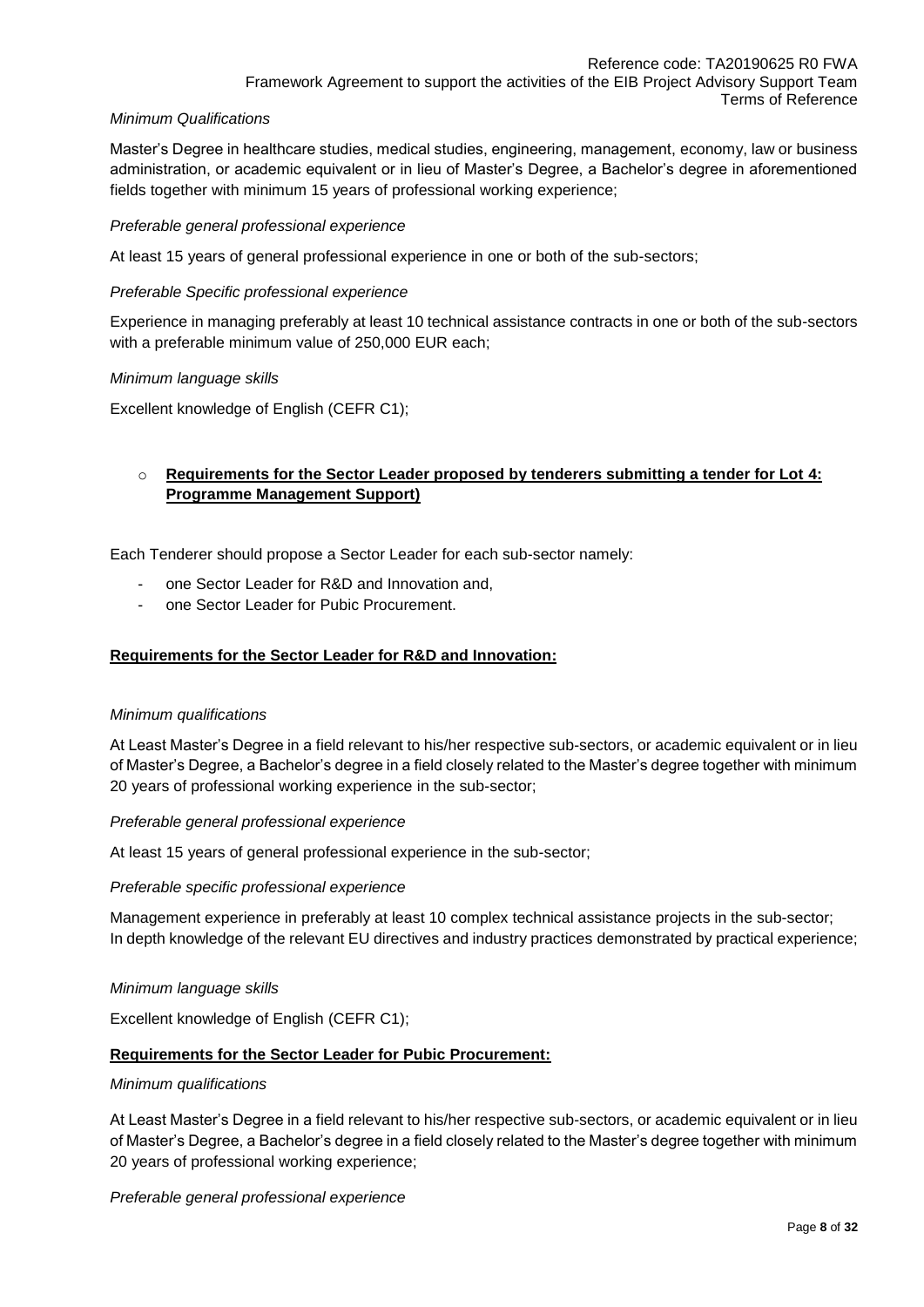At least 15 years of general professional experience in the sub-sector;

#### *Preferable specific professional experience*

Management experience in preferably at least 10 complex technical assistance project in the sub-sector; In depth knowledge of the relevant EU directives and industry practices demonstrated by practical experience.

#### *Minimum language skills*

Excellent knowledge of English (CEFR C1);

-------------------------------------------

Should the Agreement be awarded to a grouping of economic operators, both the Sector Leader(s) and the Framework Manager should be fully embedded in the consortium leader's organisation in order to be able to respond quickly and independently to any request of the EIB related to an Assignment.

Should the Sector Leader(s) be temporarily absent, the Framework Manager shall act as his/her/their back-up and, should the Framework Manager be temporarily absent, the Sector Leader(s) shall act as his/her back-up. At least one member of the Framework Agreement Management Team shall be available and formally take over each time another member is temporarily absent.

Any change to the composition of the Framework Agreement's Management Team must be previously approved by the EIB.

The Sector Leader(s) or the Framework Manager may act as expert for an Assignment. However only member of the Framework Management Team may be occupied on a given Assignment at any given time and coverage for the Sector Leader(s) and Framework Manager positions must be maintained as outlined above.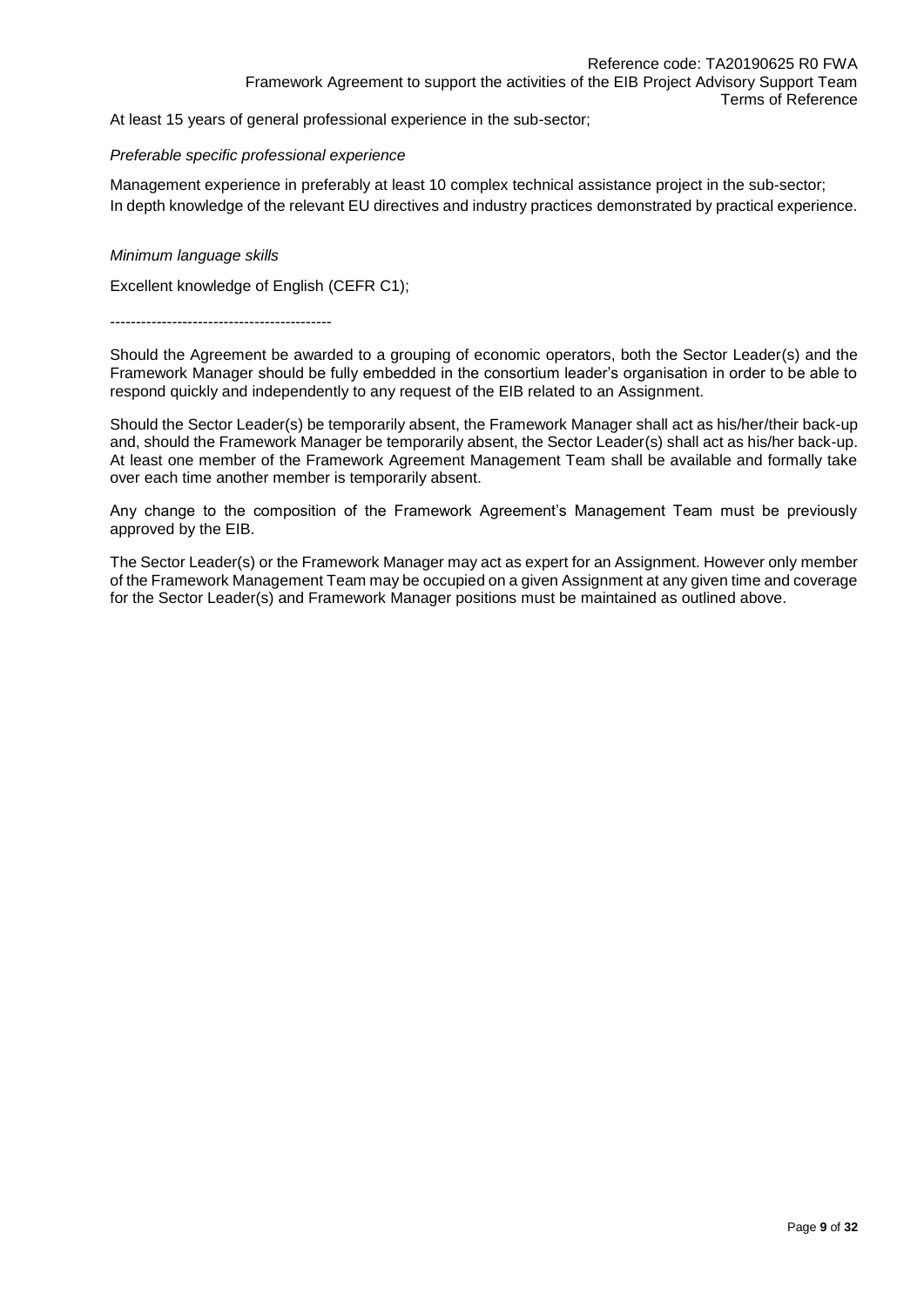Reference code: TA20190625 R0 FWA Framework Agreement to support the activities of the EIB Project Advisory Support Team Terms of Reference

The following chart presents in a graphical way the main elements of the Framework Agreement Management Team and structure, including in relationship with specific Assignments.

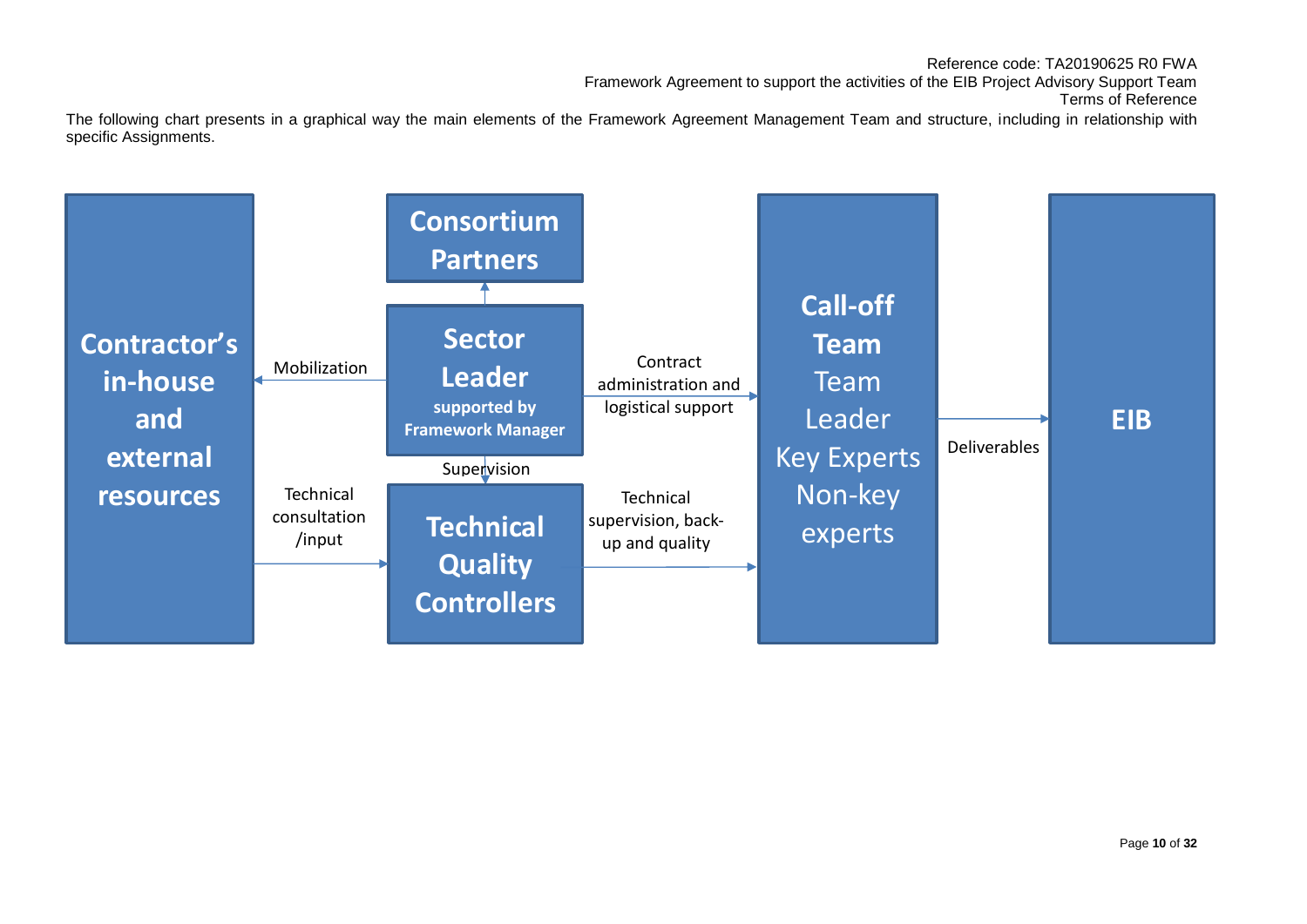## **2.2.3. Technical quality controllers and support staff assisting the Framework agreement Management Team**

For the purpose of managing individual Assignments, the Framework Management Team will be assisted by a team of technical quality controllers, as described in the following paragraphs.

In the technical proposal for each Contract, the Framework Contractor shall define who among the involved consortium members (in case the agreement has been awarded to a grouping of economic operators) and who among their staff, ensures the quality supervision over the Contract, with indication of the reasons justifying that choice. Such a contract quality supervision function implies that an effective quality control takes place for each Assignment in order to guarantee that all outputs are conform to the requirements set in the Assignment ToR. The person identified for that function in a particular Contract is called technical quality controller. While the Sector Leader bears the overall responsibility for quality under the FWC, the technical quality controller is directly responsible for quality control under a specific Assignment, in relationship with the activities performed under that Assignment. In function of the scope of services of specific Assignments, several Technical Quality Controllers might be required for a single Assignment. The CVs of the technical quality controllers will be submitted as part of the technical proposals for each Contract.

The main tasks and duties of the technical quality controller will include:

- 1. Drafting methodologies for the technical proposals in response to the call-offs,
- 2. Ensuring that the Assignment project team delivers the Assignment in accordance with the technical proposals and good practices<sup>1</sup>,
- 3. Providing guidance and technical advice to the Assignment project team, in particular for implementing complex activities,
- 4. Reviewing and providing input to the content of the deliverables under Assignments falling under their expertise from the following perspectives: relevance, completeness, accuracy, compliance with industry practices,
- 5. Approving the deliverables before they are submitted to the EIB.

l

The Framework Agreement Management Team will also be assisted by a team of support staff with the qualifications required in order to inter alia:

- 1. provide the experts with all the necessary logistical support both before and during the Assignment to allow the experts to concentrate on their primary responsibilities,
- 2. support the Framework Agreement Management Team in dealing with the administrative work such as handling the AToR and the Contracts,
- 3. support to the Framework Agreement Management Team in the follow up of the Assignments;
- 4. ensure an efficient invoicing to the EIB and payment to the consortium members (when applicable), experts and service providers engaged in Assignments.

#### **2.2.4. Facilities to be provided by the Framework Contractor**

All secretarial and other office-related costs (which may include office rental, communications such as fax, telecommunications, mail, courier etc., and report production) both in the Framework Contractor's

<sup>1</sup> In the present context, good practices refer to guides and methodologies issued by the EIB, the European Commission or other international organisations, as well as, in the absence of such documents, to methods and techniques generally recognized as being efficient and effective in order to achieve the objective pursued.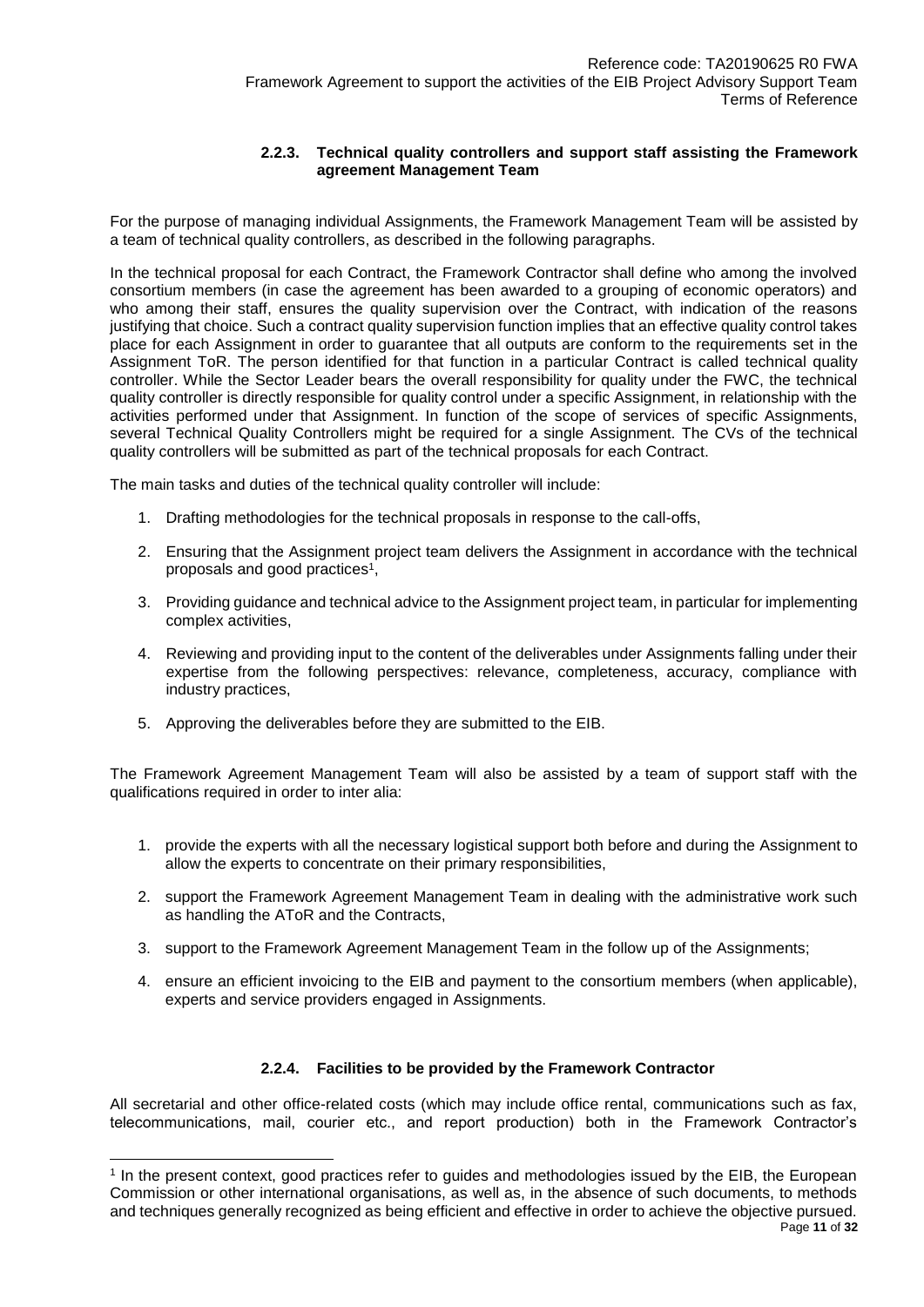headquarters and/or expert's home office and for experts in the field are included in the experts' fee rates. No costs of this nature may be charged in addition.

The role of the technical quality controllers in each Assignment is described above, as well as, generally, quality control and supervision requirements. The related costs are included in the experts' fee rates. No costs of this nature may be charged in addition.

Unless specified in the AToR, no office, secretarial, communication or transport facilities are due to be provided by the EIB.

Unless specified differently in the Assignment ToR, no equipment may be purchased in the context of this Agreement nor in the context of Assignments.

The AToR may exceptionally allow the purchase of documents (for example, reports, maps or statistical information), consumables (for example, chemicals for environmental tests) or other items strictly necessary for the experts to achieve the Assignment under the Contract.

Hiring of (equipped) training facilities, office space, meeting rooms for debriefing sessions (for workshops, seminars), etc. is generally not seen as eligible for reimbursement by the EIB (such expenses are generally covered by the EIB's counterparts in the Assignment). However, in exceptional cases, if expressly laid down in the AToR, the reimbursement of such costs by the EIB will be authorised.

# **3. The Framework Agreements: General Management and procedure for awarding specific assignments**

The Framework Agreement will start at a 0 EUR (zero EUR) value. There will be no payment on the signature of the Agreement with the Service Provider. The maximum amount spendable under an Assignment is fixed at the level of each Contract.

No guarantee can be provided as to the number of requests for services sent to the Framework Contractor, as to the number of Contracts it will be awarded or as to the total amount to be contracted.

# **3.1. Framework agreement management**

The Framework Contractor must make available an appropriate management and backstopping mechanism, a quality control system, a secretariat and any other support staff that it considers necessary for the implementation of the relevant Framework Agreement.

The EIB will issue its AToR in English. The Framework Contractor must ensure that the Framework Agreement Management Team has the necessary knowledge or means to process the documents received in such language (i.e. issue their requests for clarifications and their Proposals in English, as defined in sections 3.2. below).

All overheads and basic expenses, including, but not limited to the cost of the Framework Agreement Management Team and of the support staff assisting the Framework Agreement Management Team, such as quality control, backstopping mechanism, translation support, logistic and administrative support, are considered as integrated in the experts' fee rates. Should the participation of a Framework Agreement Management Team member in the briefing/debriefing session of a particular Contract be requested in the related Assignment ToR, he/she would not be remunerated (his/her remuneration being part of the experts' fees) but the travel and accommodation expenses he/she would have to undergo to attend such briefing/debriefing session would be considered eligible for reimbursement and shall be budgeted and offered separately in the Proposal.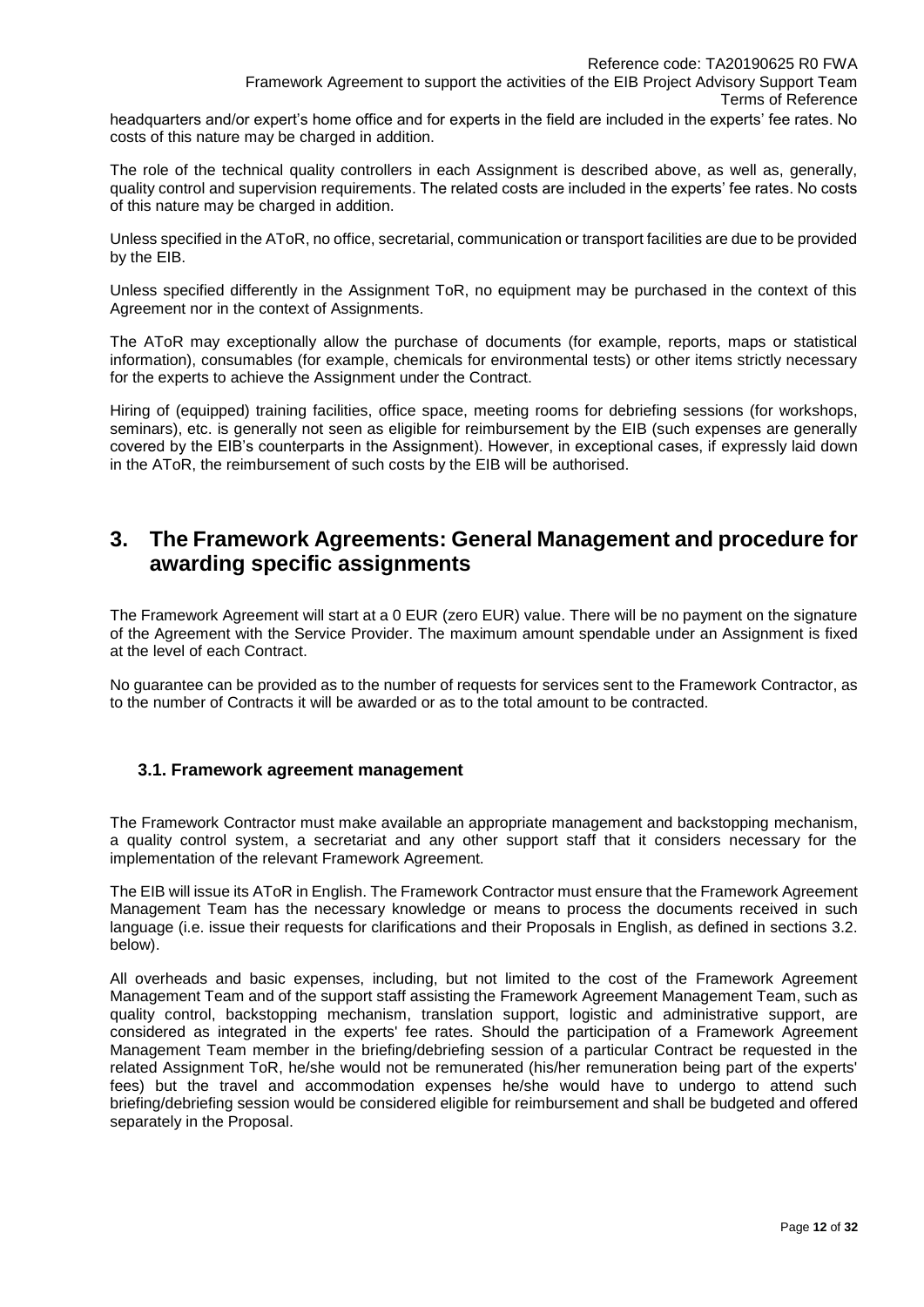# **3.2. Procedure for awarding specific assignments**

# **3.2.1. Assignment Terms of Reference (AToR)<sup>2</sup>**

As the Bank determines a need for Services, it will send the AToR to the Service Provider by e-mail. The Bank will specify in the AToR for each proposed Assignment the nature of the Services required. The Framework Agreement Management Team has to acknowledge the reception of the AToR.

The EIB will issue its AToR in English.

The AToR should typically (but not exclusively) include the following information:

- Background information on the Assignment
- An overview of the services to be provided;
- If applicable, a comprehensive list of the major deliverables together with a delivery schedule;
- Indications on the basis on which the Assignment shall be remunerated (fixed price basis, time and material basis including expenses, time and material basis excluding expenses - if deemed necessary, nature of expenses eligible for reimbursement -, etc.)
- The terms of payment which shall apply to the Assignment
- Expected content of the proposals
- Number and type of key experts required, including their professional profiles
- The reporting requirements (number of copies format, language(s), periodicity etc).
- The Evaluation grid shall contain the details and relative weights of the technical evaluation criteria for the Proposal. The Grid shall also indicate whether an interview of expert(s) will be carried out as part of the technical evaluation and, if so, fix the indicative dates of interview and the position for which the interview is envisaged.

The AToR shall specify if the financial proposal should be submitted as a separate file.

They will also indicate under which PASSA the Assignment will be financed. The AToR will define whether the presence of a member of the Framework Agreement Management Team for the briefing and/or debriefing session is required.

### **Sectorial Ad-hoc Support (SAS) Assignments**

Under each lot, the EIB reserves the possibility to award contract, through the above-described reopening of competition process, for specific Assignments called Sectorial Ad-hoc Support (SAS). An SAS Assignment is a Contract through which the Service Provider provides a permanently available support, mobilising teams of experts in a very short time period (a few days) so as to answer ad-hoc, specific requests issued by the Assignment Manager. Such SAS Assignment might be contracted for one or more countries of operation. Any such SAS Assignment will however not exceed 400,000 Euro nor 2 years of implementation. At any time, for a given country and for each lot, there may not be two such SAS Assignments running in parallel.

#### **3.2.2. Clarifications**

The AToR will specify up to how many working days before the Closure Date points of clarification may be addressed in writing to the Bank's designated Contact Person and at which point the Bank will provide a single written response to all questions raised by the Service Provider. The EIB Contact Person might fix a new

l

<sup>2</sup> See template as Appendix A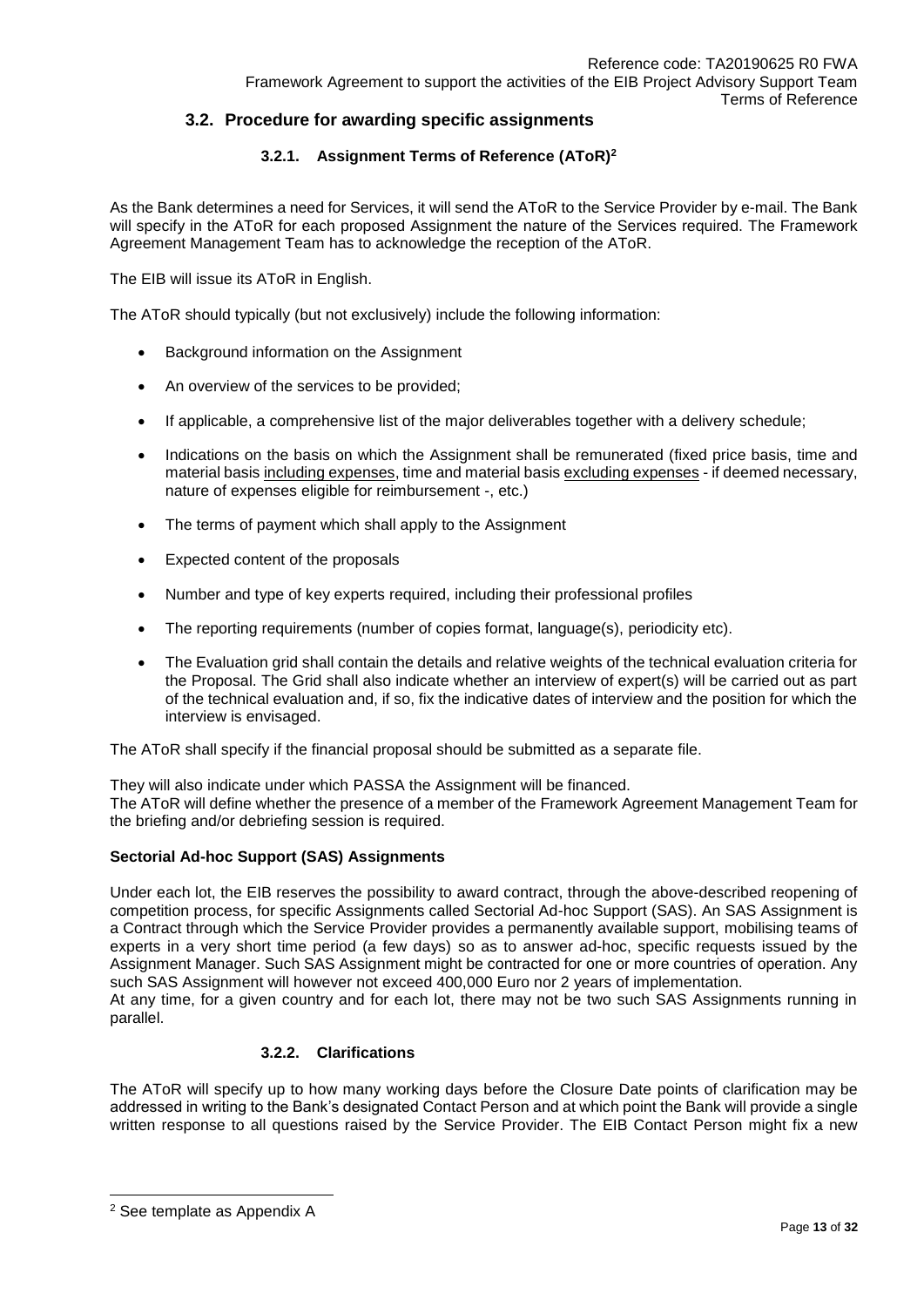deadline for submission of the Proposal if a substantial change is introduced by the clarification or has an impact on the preparation of the Proposal, notably on the identification of experts.

The Service Provider is expected to issue its request for clarifications in English.

The written response of the EIB to questions raised by the Service Provider shall be issued in English.

#### **3.2.3. Proposals**

The Service Providers will be required to submit their proposal (each a "Proposal") no later than the closure date for Proposals (the "Closure Date") set out in the AToR. Typically, the Proposals shall be sent to the EIB by e-mail (in Adobe Acrobat compatible format, in a single file or with a series of files following a structure that makes it easy to print and generate hard copies, with all support files also attached).

The Service Providers shall issue their Proposal in English.

Unless otherwise specified in the AToR, the Proposal should typically include the following information:

- A critical review of the AToR, demonstrating the Service Provider's understanding of the tasks to be performed and of the services to be delivered;
- A methodology which, amongst others, will describe the Service Provider's approach, support facilities, potential security arrangements and quality control measures proposed for the Assignment. This Methodology will identify the consortium members involved in the Assignment (if the Agreement was awarded to a grouping of economic operators) and list all sub-contractors with their tasks and nationalities.
- A detailed description of the delivery approach to be adopted;
- A comprehensive schedule for delivery of the services;
- A list of the proposed experts and their professional profiles, along with, if applicable, their expected contribution in working days and their statements of exclusivity and availability;
- A list of the proposed Technical Quality Controllers and their professional profiles;
- A financial Proposal.

By signing the statement of availability, the expert commits himself to:

- a) allow only one Framework Contractor to present his professional profile for a given Assignment;
- b) work exclusively for a given assignment during the days charged to the related Contract (one working day may not be charged to more than one Assignment);
- c) remain available to start and perform the Assignment as scheduled in the AToR.

The statement is required only for the experts proposed in the Proposal; the statement is specific to the Assignment and can hence not be a general overall commitment signed prior to the sending of the AToR by the EIB Contact Person.

### **3.2.4. Validity of the Proposals**

The Proposal is valid 21 calendar days after the Closure Date. The EIB Contact Person can ask for an extension of this validity period.

## **3.2.5. Evaluation**

Upon reception of the Proposal, the EIB decide if it is admissible and will undergo an evaluation. The Proposal will be evaluated if it fulfils the following criteria of admissibility:

• the deadline for the submission of the Proposal has been respected;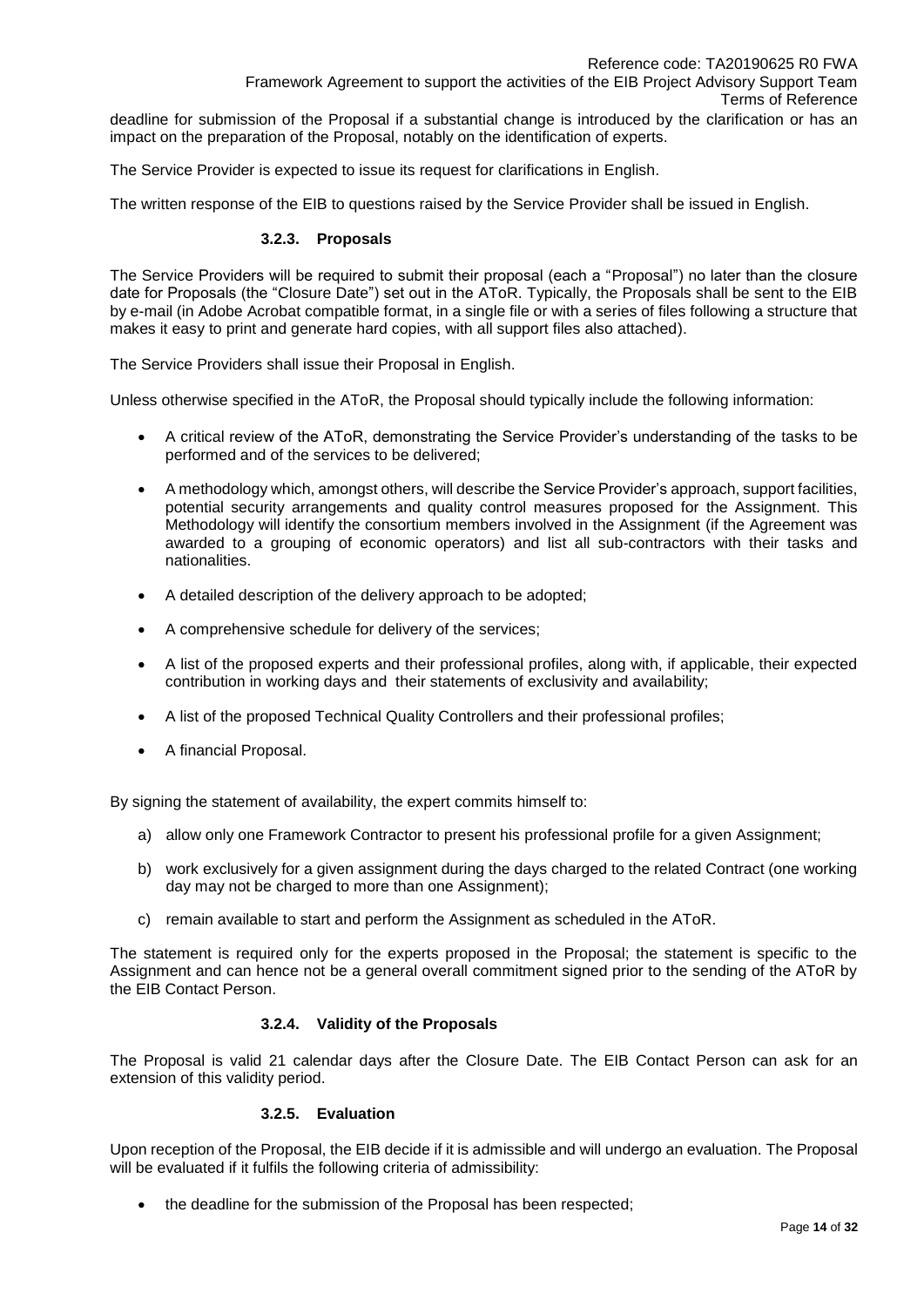- the fee rates (including those in the Budget Breakdown of a global price Contract) do not exceed the contractual maxima;
- when a maximum budget is fixed, it is not exceeded.

The EIB chooses the Proposal with the best value for money using a weighing between technical quality and price which will be specified in the Assignment ToR. The weightings applied for such awards shall range from 60% to 80% for Quality and from 20% to 40% for Price (as required by the specific case).

- a) For the evaluation of the technical quality, the EIB defines the detailed criteria and their respective weights in the Evaluation Grid attached to the Assignment ToR. The AToR will specify if a minimum technical threshold will have to be met by the Technical Proposal submitted by the Service Providers to be awarded a Contract.
- b) Interviews can be conducted if announced in the AToR which will specify the criteria to be evaluated during such interviews and their respective weights, the indicative dates of interview and the expert(s) for which the interview is foreseen. They should be conducted for the experts envisaged of all the admissible proposals by videoconference, phone or in person at the EIB premises. In such case, the costs for the related business trips will be borne by the Framework Contractor.
- c) The Assignment ToR will specify the method for preparing and scoring the financial Proposals.
- d) Overall, the Proposal which obtains the highest weighted score including the technical and financial proposals will be awarded the Assignment Contract.
- e) The EIB will have up to 21 calendar days to evaluate (including interviews) and notify the results to Framework Contractor which submitted a Proposal. In the absence of any notification within that period, the Framework Contractor is no longer bound by his Proposal and may disband the team proposed.
- f) If the Proposal does not meet the objectives of the Assignment or are otherwise unacceptable to the Bank, the Framework Contractors may be requested to submit a new Proposal.
- g) Following notification, the validity of the selected Framework Contractor's Proposal is automatically extended by 15 calendar days in order to allow the signature of the Contract.

The notification does not commit the EIB to award the Contract to the Framework Contractor. No costs can hence be made prior to the conclusion of the Assignment Contract.

#### **3.2.6. Contract signature**

A Contract, using the Bank's standard contract template, will be concluded between the Bank and the Framework Contractor for the performance of the Assignment.

Within 5 (five) Business Days of receiving from the Bank the execution copies of the Contract, the Framework Contractor shall return the original copies of the Contract, duly signed and dated, thereby acknowledging receipt of the Contract and acceptance of its terms. The EIB will counter-sign the original copies and will return one fully signed original.

The EIB reserves the right to cancel any procurement procedure at any time before the signature of the Contract by both Parties. In case of cancellation, tenderers will not be entitled to any form of compensation from the Bank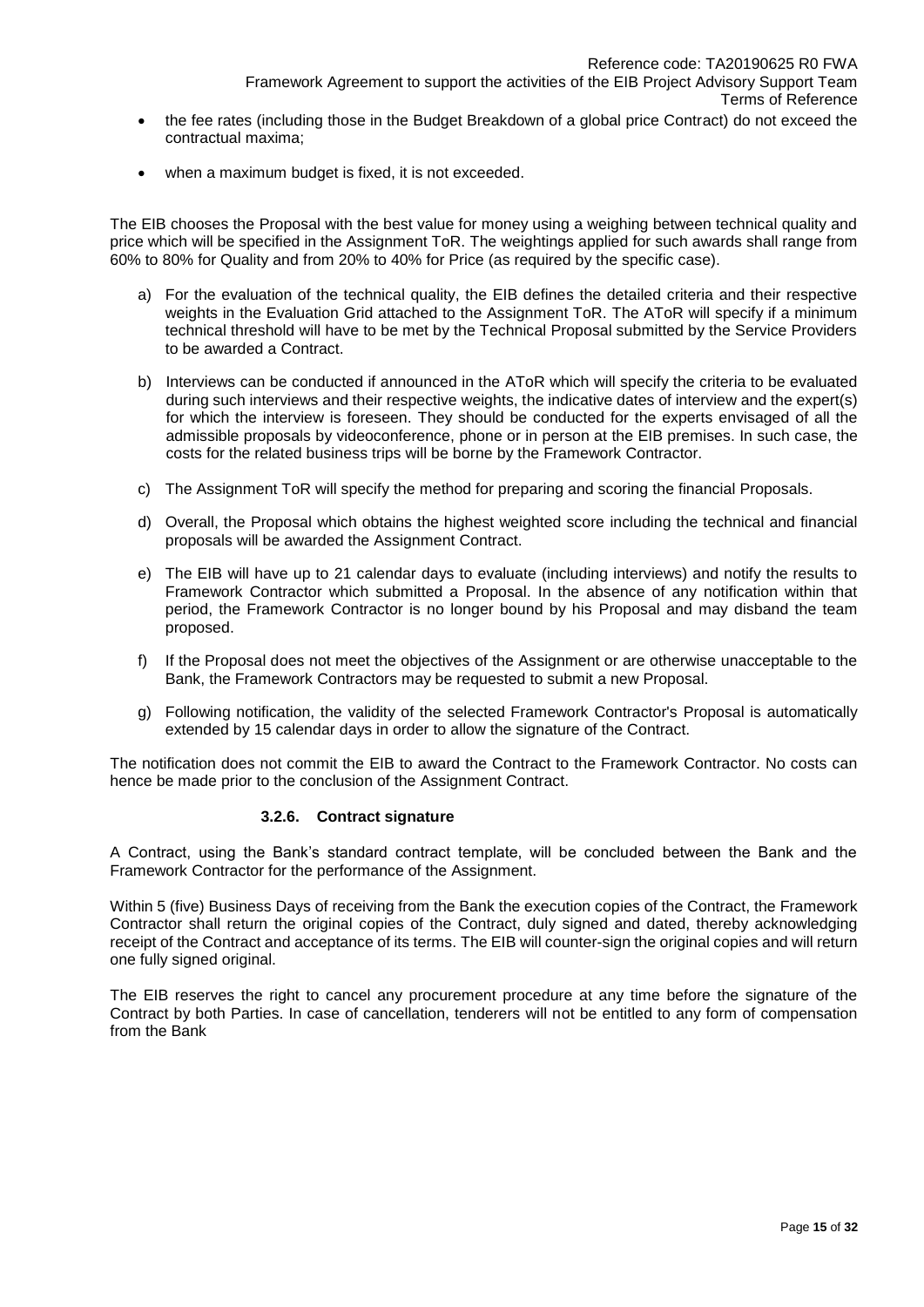# **4. Experts to be proposed for the performance of specific assignments and their availability.**

# **4.1. Categories of experts to be proposed for the performance of specific assignments.**

The following categories of experts will be required for the implementation of the Assignments. The general profiles and qualifications defined hereunder shall be used as a basis to prepare the Financial Offer for this Call for Tenders (see annex 4 of Document C of the tender dossier "Financial offer"), however, no individual profile of experts are requested as part of the Technical Offer for this Call for Tenders (other than the Framework Agreement Management Team, see annex 3 "Template List of experts and template CV" of Document C of the tender dossier). The professional profiles of the experts will be requested only at the level of the request for Proposals, as specified in section 3.2.).

#### **Category I**

- Qualifications: Master's Degree or equivalent. The AToR will further define the required education sector and type and duration of the equivalent experience (equivalent experience which must be above the general professional experience duration fixed below);
- General professional experience: At least 15 years' experience in sectors or fields relevant to the position, as specified in the AToR;
- Specific professional experience: The technical skills required shall be specified in the AToR;
- Language and other skills: the language skills required for each assignment will be specified in the AToR. If required, other skills will be specified in the AToR

#### **Category II**

- Qualifications: Master's Degree or equivalent. The AToR will further define the required education sector and type and duration of the equivalent experience (equivalent experience which must be above the general professional experience duration fixed below);
- General professional experience: At least 10 years' experience in sectors or fields relevant to the position, that will be specified in the AToR;
- Specific professional experience: The technical skills required shall be specified in the Assignment ToR;
- Language and other skills: the language skills required for each assignment will be specified in the AToR. If required, other skills will be specified in the AToR

### **Category III**

- Qualifications: Master's Degree or equivalent. The AToR will further define the required education sector and type and duration of the equivalent experience (equivalent experience which must be above the general professional experience duration fixed below);
- General professional experience: At least 5 years' experience in sectors or fields relevant to the position, that will be specified in the AToR ;
- Specific professional experience: The technical skills required shall be specified in the AToR;
- Language and other skills: the language skills required for each assignment will be specified in the AToR. If required, other skills will be specified in the AToR

#### **Others**

In case of doubt on the professional profile received, the EIB may require evidence of the above skills.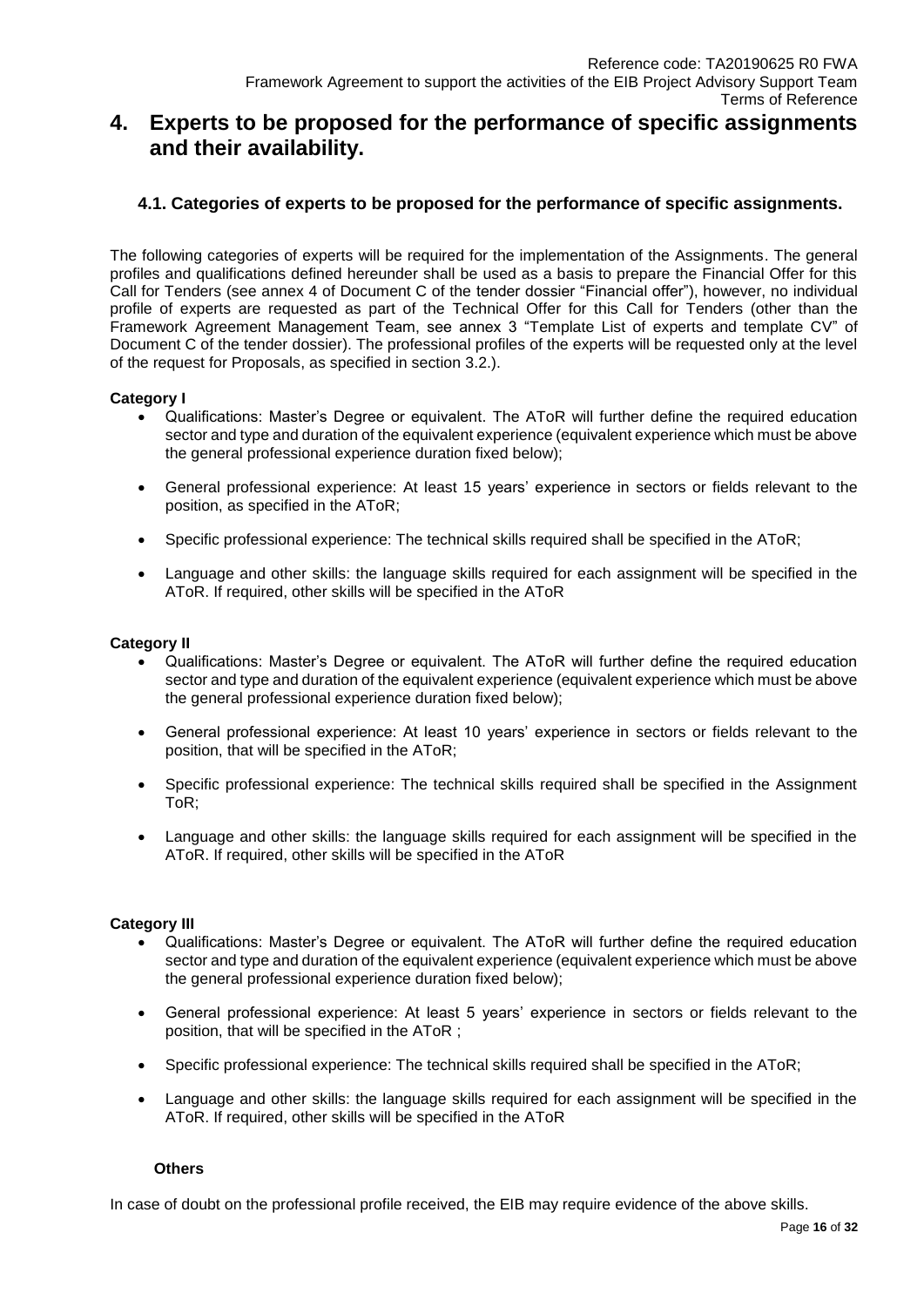If during the implementation of a Contract, the EIB judges the expert(s) unable to meet the level of quality required for preparing the written outputs such as reports, the Framework Contractor will provide, at no additional cost to the EIB, immediate additional support for these outputs to meet the appropriate standards. Should the EIB require the replacement of an expert for important reasons (i.e. for consistently failing to meet the requirements of the AToR), the Framework Contractor will take the necessary steps to propose a replacement solution to the EIB at the shortest term possible.

The AToR may not impose more years of general professional experience, nor impose a number of years of specific experience which exceeds the years of general professional experience defined for each category.

The AToR may indicate either the profile/skills per expert or the expertise required from a team, in which case the Framework Contractor is responsible for proposing a team covering all the expertise required. The AToR may also require expertise from other experts (non-key experts) and they will specify if the professional profile for such experts shall be examined prior to the signature of the Contract. In any case, the maximum fee rate payable for non-key experts will be of a category I, II or III expert. Unless indicated otherwise in the AToR, the Framework Contractor will identify the expert who will be the Team Leader for the given Assignment.

Fluency in a local language required by the AToR can be replaced in the Proposal by calling on interpreter/translator unless otherwise specified in the Assignment ToR. If so, for the purpose of the Proposals' financial evaluation, this service cost will be added to the total fees.

# **4.2. Availability of experts proposed in the Framework Contractor's Proposal**

Having selected a Proposal partly on the basis of the professional profiles and CVs of the experts proposed in such Proposal, the Assignment is expected to be executed by these experts. As the expected date of mobilisation is given in the relevant Assignment ToR and as each expert has signed a Statement of exclusivity and availability for the given assignment, he/she is obliged to remain available to start the Assignment as envisaged and all through the Assignment's implementation.

After the deadline for submission of Proposals, a replacement of an expert may be proposed in the following cases: unexpected delays in the commencement date or any of the reasons beyond the Framework Contractor's control. The replacement may not have any effect on the selection of the Proposal with best value for money.

In the other cases, the non-availability of an evaluated expert may constitute a reason to reject a Proposal or, after signature of the Contract, may qualify as an error which affects the Contract award procedure and lead to the termination of the Contract.

Under a Framework Agreement, several Assignments can run in parallel. The desire of a Framework Contractor to use an expert on another project or a change of mind on the part of an expert about the Contract will not be accepted as a reason for substitution of any of the experts.

# **5. Contractual arrangements and conditions of implementation**

The AToR shall specify if the requested services shall take the form of punctual assignments to meet defined objectives (hereinafter referred to as "Discrete Services") or of long-term assignments to meet on-going needs of the Bank (hereinafter referred to as "Continuous Services").

Both in the case of Discrete Services and of Continuous Services, the Services may be provided on a time & materials basis or on a fixed-price basis or a combination of both.<sup>3</sup>

l <sup>3</sup> Prices shall be expressed in euro and shall be exclusive of VAT for Services provided within the European Union (the Bank is exempt from having to pay value-added tax pursuant to Article 21 of the Protocol on Privilege and Immunities).

As regards Services provided outside the European Union: If an agreement with a Beneficiary Country outside the European Union partially or fully exonerates local taxes levied by the Beneficiary Country, the Assignment ToR will contain details regarding that agreement and the administrative formalities for the Service Provider to obtain such exoneration. If no such details are given in the Assignment ToR, while the prices shall be expressed in euro, they may be inclusive of local taxes.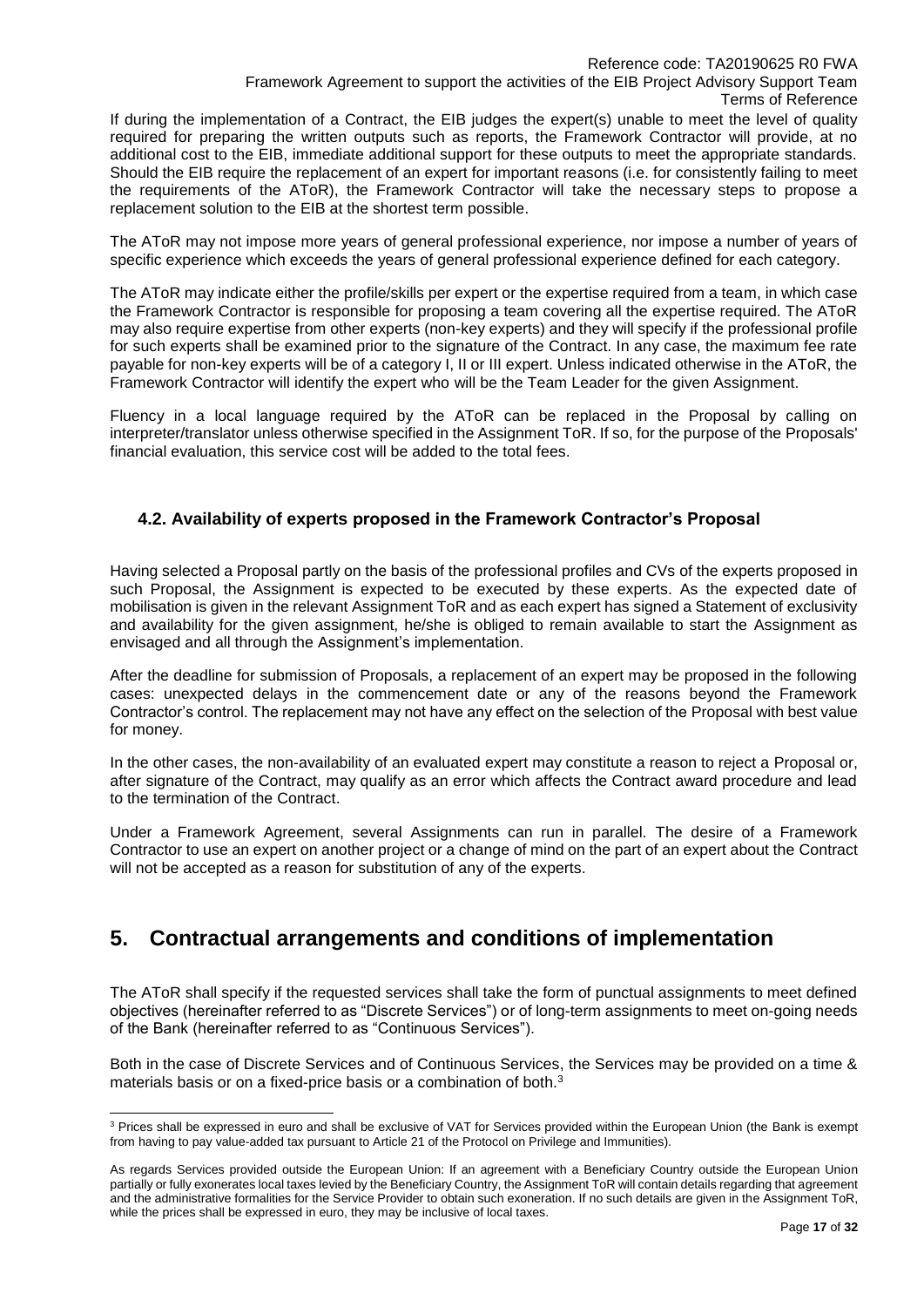# **5.1. Services to be provided on a time and material basis exclusive expenses eligible for reimbursement**

If the Contract is made on a time and material basis exclusive of expenses eligible for reimbursement, the Service Provider shall be paid on the basis of the daily rates quoted in the Proposal (which cannot exceed the contractual maxima set in the Offer for the FWA), based on the category of expertise of each expert proposed. Should the Service Provider quote prices above the contractual maxima set in the Offer for the FWA, the Proposal would be rejected.

Upon submission of such relevant invoices received from the Service Provider, the EIB shall reimburse expenses incurred during business trips necessary to deliver the requested tasks outside the Service Provider's home office subject to prior authorisation by the EIB Assignment Manager. All authorised travel and accommodation expenses shall be refunded according to the rules and conditions of the EIB, provided that all original invoices are submitted, including all airplane boarding passes (where applicable). Before undertaking any business trip, the Service Provider shall address a request for travel authorisation to the EIB Assignment Manager responsible. Such request shall provide a detailed budget estimate ((see here-under for information the main categories of expenses eligible for reimbursement).

| - Air            | - Economy Class. Business class shall be authorized<br>only where the air travel includes three or more<br>hours of actual flight                                                                                                        |  |
|------------------|------------------------------------------------------------------------------------------------------------------------------------------------------------------------------------------------------------------------------------------|--|
| - Rail           | Night: single sleeper<br>- Day: first class                                                                                                                                                                                              |  |
| - Hotel expenses | - Only room and breakfast charges in categories of<br>hotel approved by the Bank                                                                                                                                                         |  |
| - Taxis          | - Each journey to be itemized and supported by a<br>receipt where possible (N.B. Reasonable use of<br>taxis without prior agreement will be accepted).<br>- Eligibility of other expenses should be verified, if<br>possible in advance. |  |
| - Other          |                                                                                                                                                                                                                                          |  |

# **5.2. Services to be provided on a fixed-price basis**

l

If the Contract is made on a fixed-price basis, the Service Provider shall be entitled to be paid fees inclusive of all expenses.

The AToR might request, for information purpose only, the Financial Proposal to include a detailed breakdown of the fees, based on the allocation of resources which the Service Providers expects to mobilise to perform the Assignment. Such breakdown shall be based on daily rates per category of staff which cannot exceed the contractual maxima set in the Offer for the FWA and shall provide an overview of the expenses the Services Provider expects to undergo while undertaking the Assignment. Such breakdown shall in no case be considered as a binding part of the Contract.

# **5.3. Services to be provided on a time & materials basis inclusive of expenses.**

If the Contract is made on a time and material basis inclusive of expenses, the Service Provider shall be paid on the basis of an all-inclusive daily rate which shall include, not only daily rates based on the category of expertise of each expert proposed (not exceeding the contractual maxima set in the Offer), but also any type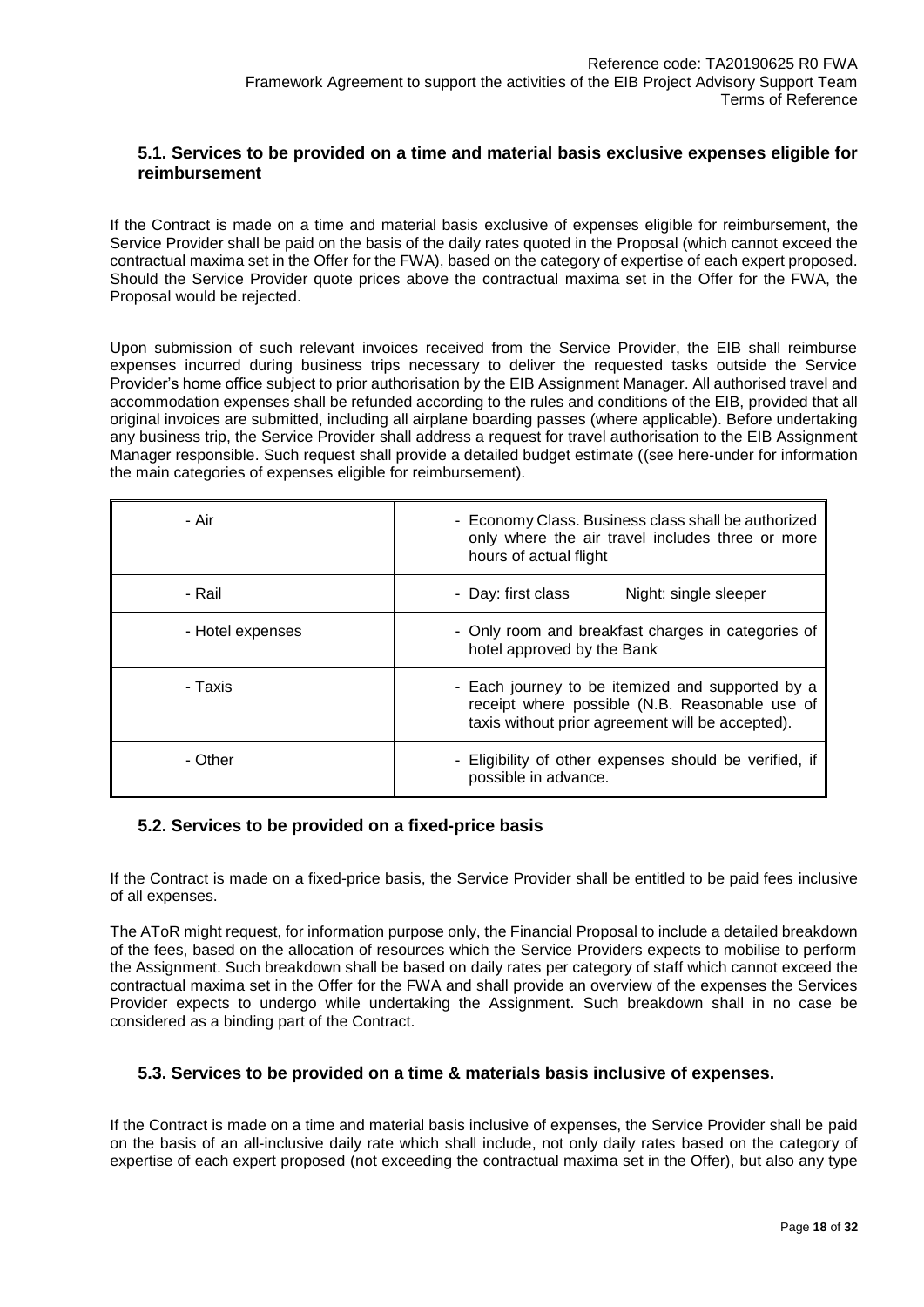of additional expenses to be undergone by the Service Provider to enable its staff member to perform the services requested in the AToR, including travel and accommodation costs should business trips outside the expert's home office be deemed necessary to the performance the Assignment.

As a consequence of the above, the all-inclusive daily rate to be proposed by a Service Provider in the case of an Contract made on a time & materials basis inclusive of expenses might exceed the contractual maxima set per category of staff in the Offer.

# **5.4. Other combinations**

Depending on the complexity of an Assignment and on the different phases or technical requirements its implementation requires, some AToR might request the Financial Proposals to be submitted to show a combination of the above three structures.

For instance, should an Assignment require a share of the Services to be performed by an expert for a particular category of expertise from his/her home office and a share of the services to be performed by an expert from the same category of expertise but from some specific onsite premises, the Assignment ToR might require the Financial Proposal to include two different daily rates:

- a daily rate not exceeding the contractual maxima quoted in the Offer for services performed from the home office
- an all-inclusive daily rate, inclusive of a rate which does not exceed the contractual maxima quoted in the Offer and of any type of expenses to be undergone by the Service Provider to enable its staff member to perform the services from the specific onsite premises.

In the above example the two different rates might apply to two different experts belonging to the same category of expertise or to a single expert if the timetable of the Assignment allows it.

# **6. Reporting**

# **6.1. For the FWA**

A yearly report will be provided to the EIB within one month following each year of operations (counting from the entry into force date of the FWA). This report will summarise the Services provided under the FWA in the reporting period, particularly those related to Assignments under implementation or completed, indicating inter alia both positive and well-functioning aspects of the FWA as well as problems and obstacles met. It will propose recommendations aiming to improve the administrative and/or operational aspects of the FWA and/or of the Assignments. The core part of the report will not exceed 10 pages. The report will additionally contain annexes which will provide information on a number of statistical/administrative issues such as the number of requests received, the number to which the Framework Contractor has replied, the number of Contracts received, the amounts contracted and paid etc.

Each yearly report shall be submitted in English to the attention of the EIB Contact Person. They shall be made available in electronic format (in Microsoft Word compatible format, in a single file or with a series of files following a structure that makes it easy to print and generate hard copies, with all support files also attached). All produced spreadsheets have to be provided in Microsoft Excel compatible format, including all underlying formulas. Such formulas shall be unprotected and available to the EIB.

The EIB will have 15 working days to examine each yearly report. Should the EIB request amendments, the Service Provider will be requested to re-submit the yearly report within 5 working days following the request, completed and adequately amended.

A Final report summarizing the aspects above among others will be required at the end of the FWA. It must be delivered within one month following the end of the Agreement.

The Final report shall be submitted in English to the attention of the EIB Contact Person. They shall be made available in electronic format (in Microsoft Word compatible format, in a single file or with a series of files following a structure that makes it easy to print and generate hard copies, with all support files also attached). All produced spreadsheets have to be provided in Microsoft Excel compatible format, including all underlying formulas. Such formulas shall be unprotected and available to the EIB.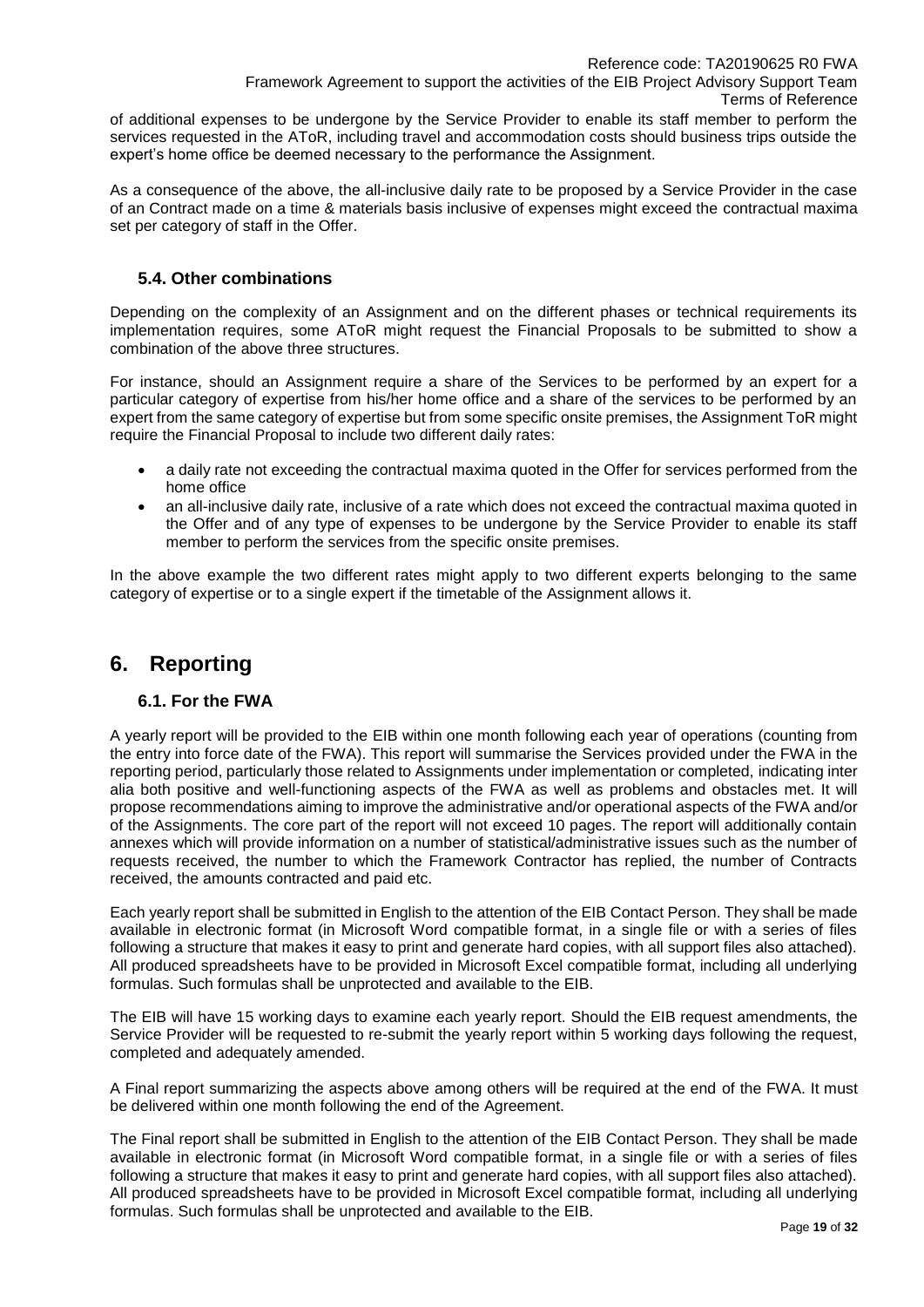The EIB will have 15 working days to examine the Final report. Should the EIB request amendments, the Service Provider will be requested to re-submit the Final report within 5 working days following the request, completed and adequately amended.

The EIB may organise a meeting inviting all Framework Contractors to report on and analyse the functioning of the FWA. If so, the travel and accommodation costs for the Framework Contractors to attend that meeting will not be reimbursed by the EIB.

# **6.2. For each Contract**

The reporting requirements (number of copies format, language(s), periodicity etc.) for each Assignment will be detailed in the AToR for the Assignments.

Reports and other documents required in the Assignment ToR will be made available in electronic format (DVD, EIB SmartShare system, etc.). They will have to be provided in Microsoft Word compatible format, in a single file or with a series of files following a structure that makes it easy to print and generate hard copies, with all support files also attached). All produced spreadsheets have to be provided in Microsoft Excel compatible format, including all underlying formulas. Such formulas shall be unprotected and available to the EIB.

Up to a maximum of 2 hard copies (the precise number will be stated in the AToR) of these reports and other documents might be request and shall be provided by the Framework Contractor at no extra charge.

All required reports and/or documents will be delivered by and under the responsibility of the Framework Contractor. In the case of a consortium, this responsibility lies with the consortium Leader.

The Framework Contractor must ensure a quality control of the required outputs, before delivering them. In particular, the draft outputs should not be submitted before the departure of the expert(s) from the field if it prevents a sound quality control by the Framework Contractor to be carried out.

#### Annexes:

Annex 1: List of contracts under previous framework agreements for the benefit of the EIB PAS Team

Annex 2: Description of the Services to be provided under lot no. 1 (Transport), technical description of subsectors and horizontal expertise

Annex 3: Description of the Services to be provided under lot no. 2 (Environment and Energy), technical description of sub-sectors and horizontal expertise

Annex 4: Description of the Services to be provided under lot no. 3 (Health Care), technical description of subsectors and description of themes

Annex 5: Description of the Services to be provided under lot no. 4 (Programme Management Support), technical description of sub-sectors and description of themes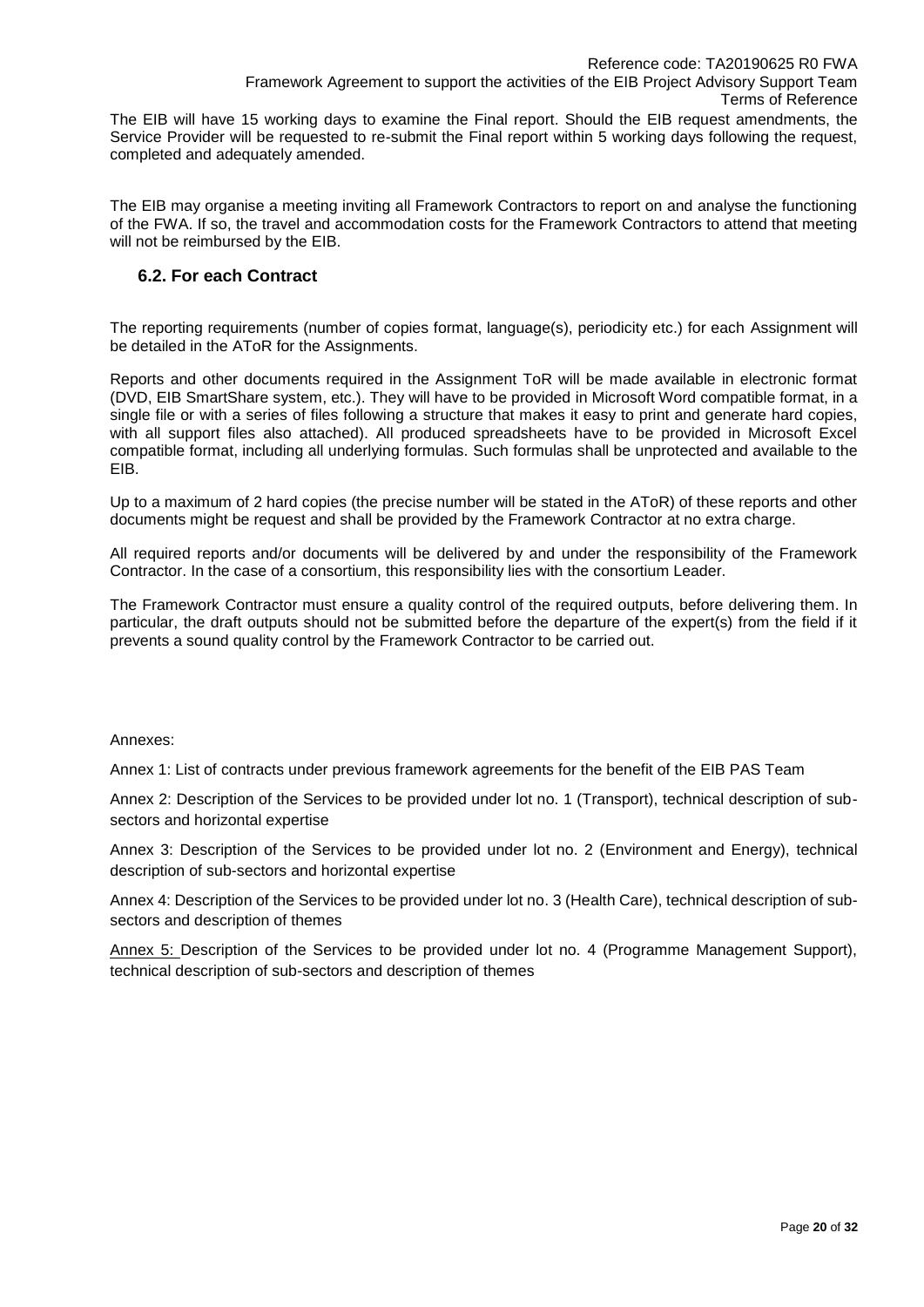# **Annex 1 – list of contracts under previous framework agreements for the benefit of the EIB PAS Team**

(for information purposes)

|                  | <b>PASSA MEF</b>                                                                               |                        |                         |                              |  |  |
|------------------|------------------------------------------------------------------------------------------------|------------------------|-------------------------|------------------------------|--|--|
|                  | <b>Contract Title</b>                                                                          | <b>Contract amount</b> | <b>Sector</b>           | <b>Implementation period</b> |  |  |
| 1                | Option analysis for Bucharest Ring Road                                                        | 300,000.00             | transport               | Nov 2016 - April 2018        |  |  |
| 2                | Pilot project – assessment of the internal<br>control system ANAR (Water company)              | 190,800.00             | programme<br>management | Nov 2016 - April 2017        |  |  |
| 3                | Establish the Railway Reform Authority (RRA)                                                   | 300,000.00             | transport               | Dec 2016 - Dec 2017          |  |  |
| $\boldsymbol{4}$ | Pilot project – assessment of the internal<br>control system CNAIR                             | 175,500.00             | programme<br>management | Feb 2017 - May 2017          |  |  |
| 5                | Support to the Transport - LIOP Beneficiaries:<br>CFR SA - Opinions on Claims                  | 110,000.00             | transport               | July 2017 - Sept 2018        |  |  |
| 6                | Support to the Transport - LIOP Beneficiaries -<br>CFR SA - Simeria - KM614 Project            | 59,276.00              | transport               | May - Nov 2017               |  |  |
| $\overline{7}$   | Support to the Railway Reform Authority for<br>acquisition of passenger rolling stock          | 741,620.00             | transport               | May 2018 - Jan 2020          |  |  |
| 8                | Support to the Ministry of Environment in<br>preparation of application for air quality sector | 150,000.00             | environment             | Nov 2018 - Dec 2020          |  |  |
| 9                | <b>Support to Metrorex</b>                                                                     | 244,000.00             | transport               | April - Dec 2020             |  |  |
| 10               | Support to CNAIR for Claims 1                                                                  | 110,000.00             | transport               | Oct - Dec 2019               |  |  |
| 11               | Support to CNAIR for Claims 2                                                                  | 110,000.00             | transport               | Oct - Dec 2019               |  |  |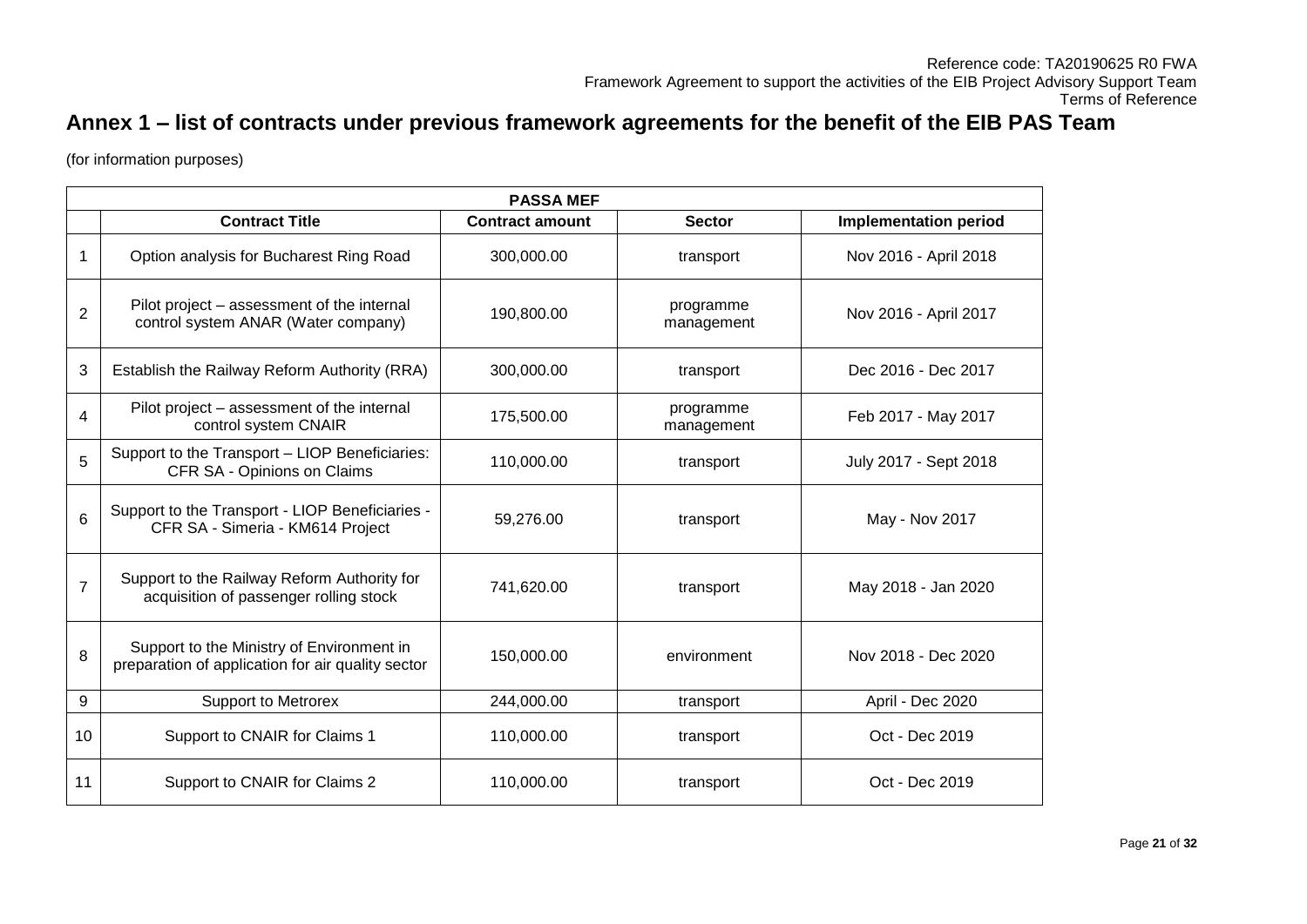# Reference code: TA20190625 R0 FWA

Framework Agreement to support the activities of the EIB Project Advisory Support Team

Terms of Reference

| 12 | Support to CFR and Metrorex-claims 2                                                                                  | 150,000.00 | transport               | Oct - Dec 2019        |
|----|-----------------------------------------------------------------------------------------------------------------------|------------|-------------------------|-----------------------|
| 13 | Build Implementation Capacities and skills for<br>LIOP 2014-2020 - organization of events for<br><b>Beneficiaries</b> | 356,672.00 | programme<br>management | April 2018 - Jul 2019 |
| 14 | Project preparation and implementation<br>support to CFR                                                              | 249,500.00 | transport               | March - Dec 2019      |
| 15 | Support to the MA LIOP, the IB for Transport<br>and MA SOPT                                                           | 380.000.00 | transport               | Dec 2016 - Dec 2019   |
| 16 | Support to the Energy Sector of LIOP                                                                                  | 380,000.00 | energy                  | Jan 2017 - Nov 2018   |
| 17 | Support to the Environment Sector of LIOP                                                                             | 380,000.00 | environment             | Feb 2017 - Aug 2018   |
| 18 | Support to MA LIOP in Programming Activities<br>in the water sector                                                   | 400.000.00 | environment             | Oct 2018 - Dec 2019   |
| 19 | <b>District Heating</b>                                                                                               | 399,940.00 | energy                  | Oct - April 2019      |

|                | <b>PASSA ANAP</b>                                                                                              |                        |                         |                              |  |  |
|----------------|----------------------------------------------------------------------------------------------------------------|------------------------|-------------------------|------------------------------|--|--|
|                | <b>Contract Title</b>                                                                                          | <b>Contract amount</b> | <b>Sector</b>           | <b>Implementation period</b> |  |  |
|                | Elaboration of internal control guidance<br>document                                                           | 150,000.00             | programme<br>management | Dec 2016 - June 2017         |  |  |
| $\overline{2}$ | Training for persons in charge with internal<br>preventive financial control within contracting<br>authorities | 146.260.00             | programme<br>management | May - Dec 20117              |  |  |
| 3              | Support the reform and streamlining of the ex-<br>ante control system                                          | 310,000.00             | programme<br>management | Dec 2016 - Nov 2017          |  |  |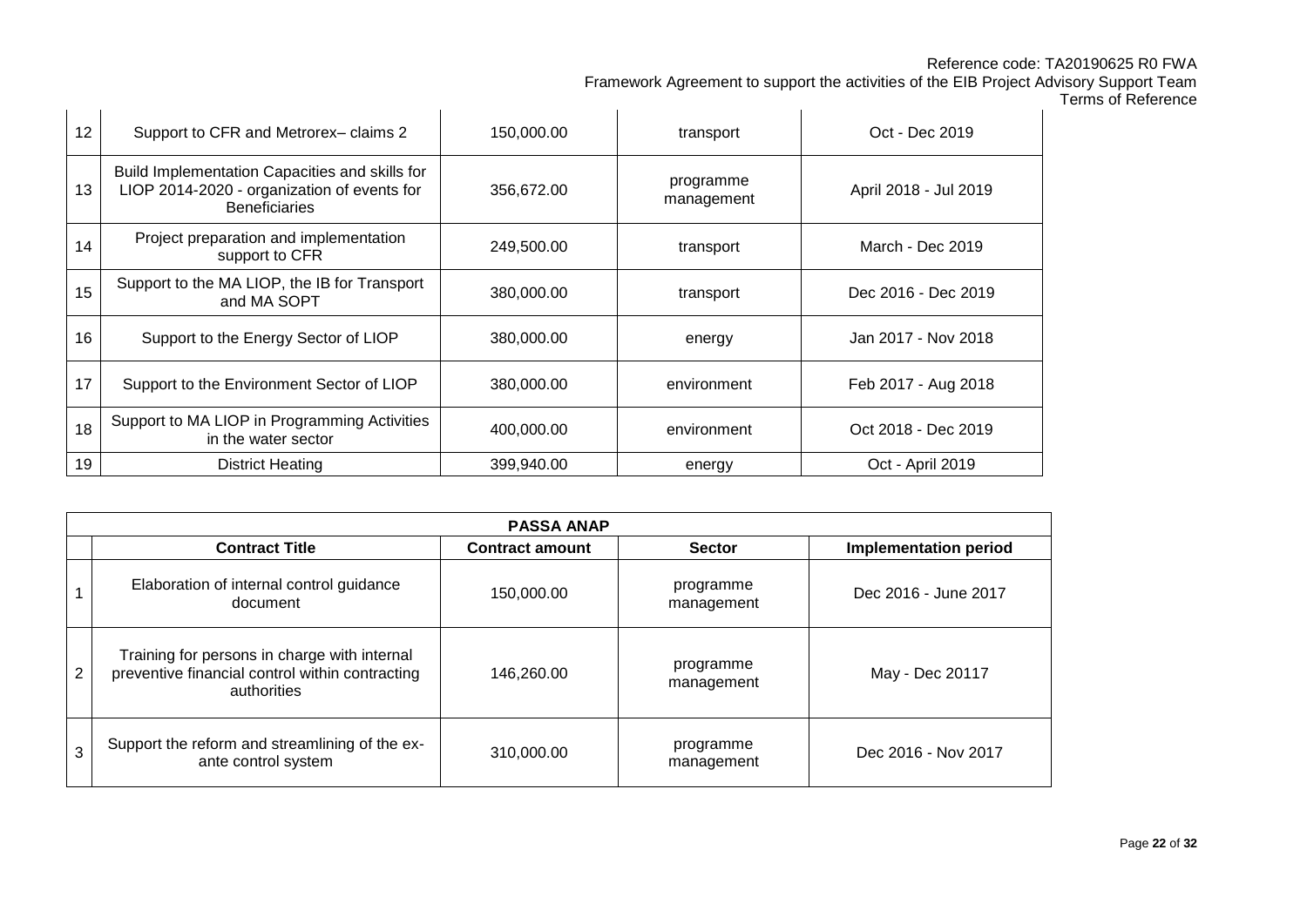## Reference code: TA20190625 R0 FWA

Framework Agreement to support the activities of the EIB Project Advisory Support Team

| Terms of Reference |  |
|--------------------|--|
|--------------------|--|

|   | Support the reform and streamlining of the ex-<br>ante control system - phase 2               | 310,000.00 | programme<br>management | March - August 2018 |
|---|-----------------------------------------------------------------------------------------------|------------|-------------------------|---------------------|
| 5 | Analysis of options for mapping of utilities and<br>guidance note for management of utilities | 114,990.00 | programme<br>management | Feb - Sept 2017     |

| <b>PASSA NRIC</b> |                                                    |                        |               |                              |  |
|-------------------|----------------------------------------------------|------------------------|---------------|------------------------------|--|
|                   | <b>Contract Title</b>                              | <b>Contract amount</b> | <b>Sector</b> | <b>Implementation period</b> |  |
|                   | Project Implementation Support to NRIC<br>Bulgaria | 499,999.00             | transport     | Jul 2017 - Nov 2018          |  |

| <b>PASSA Sofia Municipality</b>                                                              |                        |               |                              |  |  |
|----------------------------------------------------------------------------------------------|------------------------|---------------|------------------------------|--|--|
| <b>Contract Title</b>                                                                        | <b>Contract amount</b> | <b>Sector</b> | <b>Implementation period</b> |  |  |
| Project Implementation Support to Toplofikacia<br>Sofia EAD relating to the Toplofikacia CHP | 499,999.00             | energy        | May 2018 - June 2021         |  |  |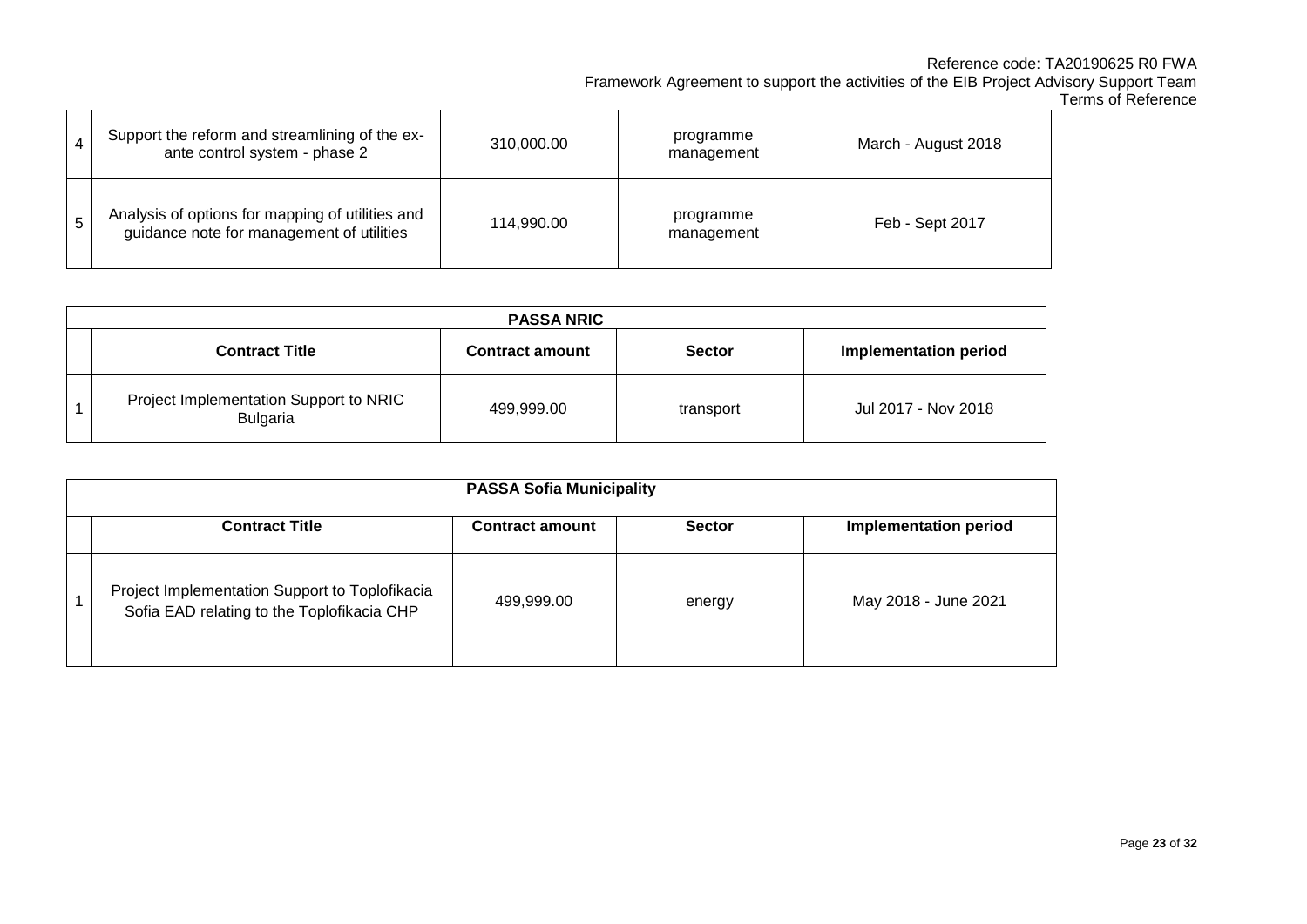#### **Annex 2: Description of the Services to be provided under lot no. 1 (Transport), technical description of subsectors and horizontal expertise**

Services will be provided to support the implementation of:

- infrastructure projects including, but not limited to, the following sub–sectors: roads sector, rail sector, urban transport sector, air sector, waterborne transport sector, logistic platforms, intermodal terminals, and analysis of horizontal issues;
- strategic projects in specific transport sub-sectors (e.g., in the rail sector: ERTMS/ETCS, public service contracts for railway passenger operators, procurement of passenger rolling stock),

as well as for the evaluation of Financing Applications for EU funded projects.

Punctual support may also be provided in the preparation of the above mentioned types of projects.

The services may be for the preparation/review of the project documentation (i.e., among others, technical feasibility including option analysis, traffic analysis and forecasting, cost benefit analysis, environmental and social impact assessment, climate risk and vulnerability assessment, operational and institutional viability, and procurement strategy) or implementation (e.g., preparation and review of detailed designs and tender documents). Also the services may refer to other areas that are necessary for the preparation for funding and feasibility studies (e.g. sector strategies, master plans, national tariffs, unit cost studies etc.). Services may also be required in the analysis of horizontal issues affecting more than one project, such as the development of methodological guidelines, model project approaches, legal and/or State aid issues, IT tools, etc. Support may be provided in drafting/reviewing relevant legislation as well.

The services will be provided to support the projects/programmes in the Transport sector, but also in other sectors if the specific areas of expertise can be extended over the latter. The services will include sectoral, as well as transversal thematic areas (e.g., construction of buildings, procurement of specialised intervention transport means under disaster risk management programmes, horizontal issues, etc.).

When providing advice for the benefit of a specific country of operation, the Service Provider shall ensure that this advice is coherent / compatible with the country context, including institutional and legal framework.

### **A. TECHNICAL DESCRIPTION FOR SUB-SECTORS**

- 1. **Roads Sector:** roads motorways bridges tunnels urban roads road bypasses.
- 2. **Rail Sector:** conventional railways high-speed railways railway infrastructure (track, bridges, tunnels, construction/rehabilitation) – power supply and overhead contact line – buildings – railway signalling, including ERTMS/ETCS – public service contracts for passenger operators – passenger rolling stock.
- 3. **Urban Transport Sector:** metro light rail/suburban rail tramways bus/trolleybus metro/tram infrastructure (track, tunnels, stations) – metro/LRT signalling systems - electromobility.
- 4. **Air Sector:** airports (infrastructure and operations) air traffic management airlines aerospace industry (including spacecraft).
- 5. **Waterborne Transport Sector:** ports (infrastructure and operations) and maritime transport inland waterways and ports – dredging – shipping and maritime industry (including shipyards) – logistic platforms.
- 6. **Disaster risk** preparedness and civil protection procedures infrastructure vehicles equipment.

### **B. HORIZONTAL EXPERTISE**

- 1. **Project Preparation Support:** e.g. supporting the preparation/review of the project documentation (for instance technical feasibility including demand and option analysis, cost benefit analysis, environmental impact assessment, climate risk and vulnerability assessment, institutional viability, and procurement strategy) and EU funding applications (e.g., ESIF).
- 2. **Project Implementation Support:** e.g., supporting the implementation of projects and investment programmes with specialist input in the areas of procurement, contract management, cost engineering,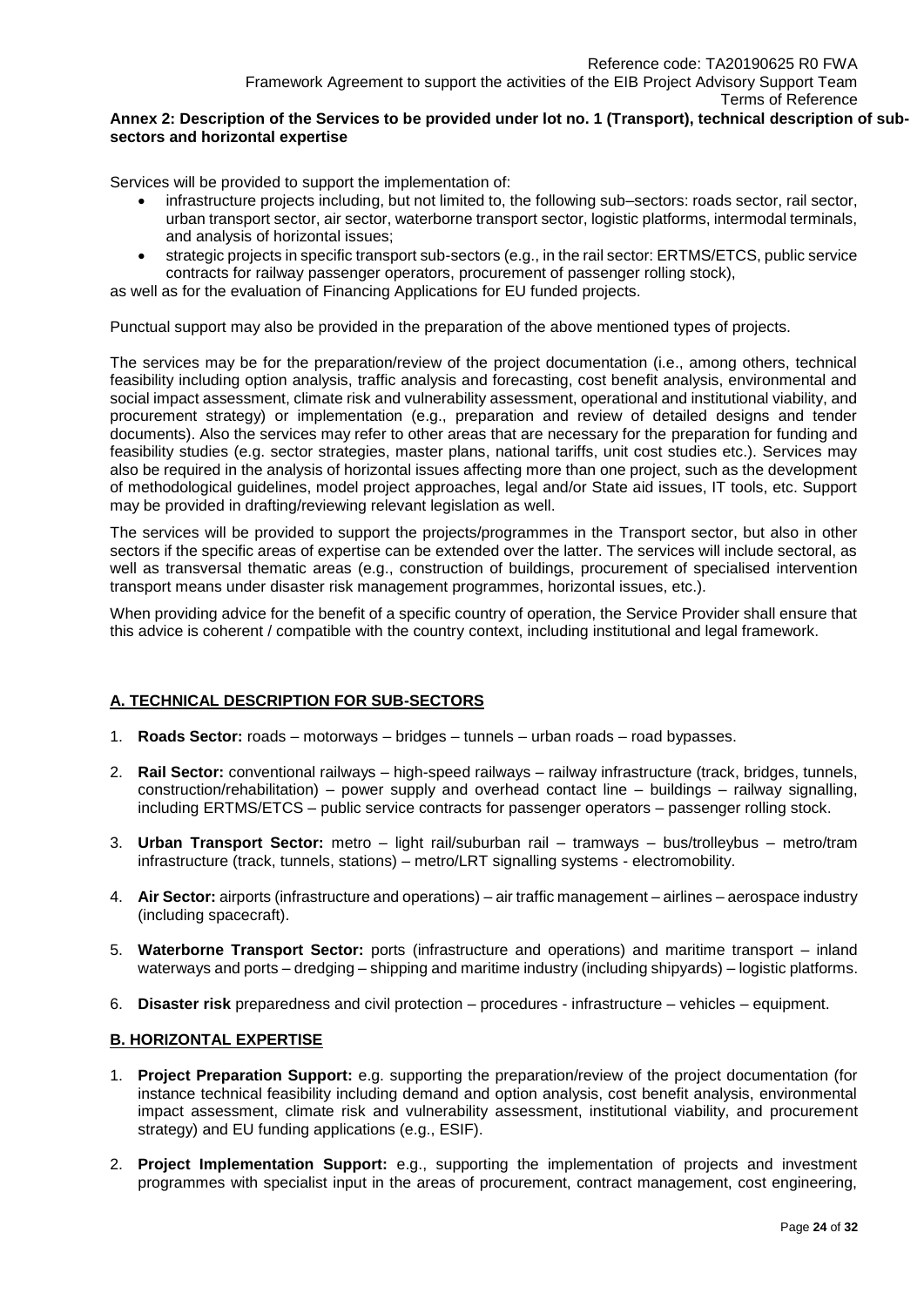claims management and institutional arrangements related to EU funded programmes, including capacity– building assignments.

- 3. **Capacity building, institutional building, knowledge creation and dissemination:** e.g., capacity building and training needs assessments, delivery of training modules and programmes, guidance documents and other training material, event organisation.
- 4. **Provision of advice on regulatory matters:** e.g. environmental impact and strategic environmental assessment, climate risk and vulnerability assessment, EU ESIF funds regulations affecting projects and competition issues (i.e., State aid issues, preparation of notifications, etc.), drafting/reviewing relevant legislation.
- 5. **IT**, including software development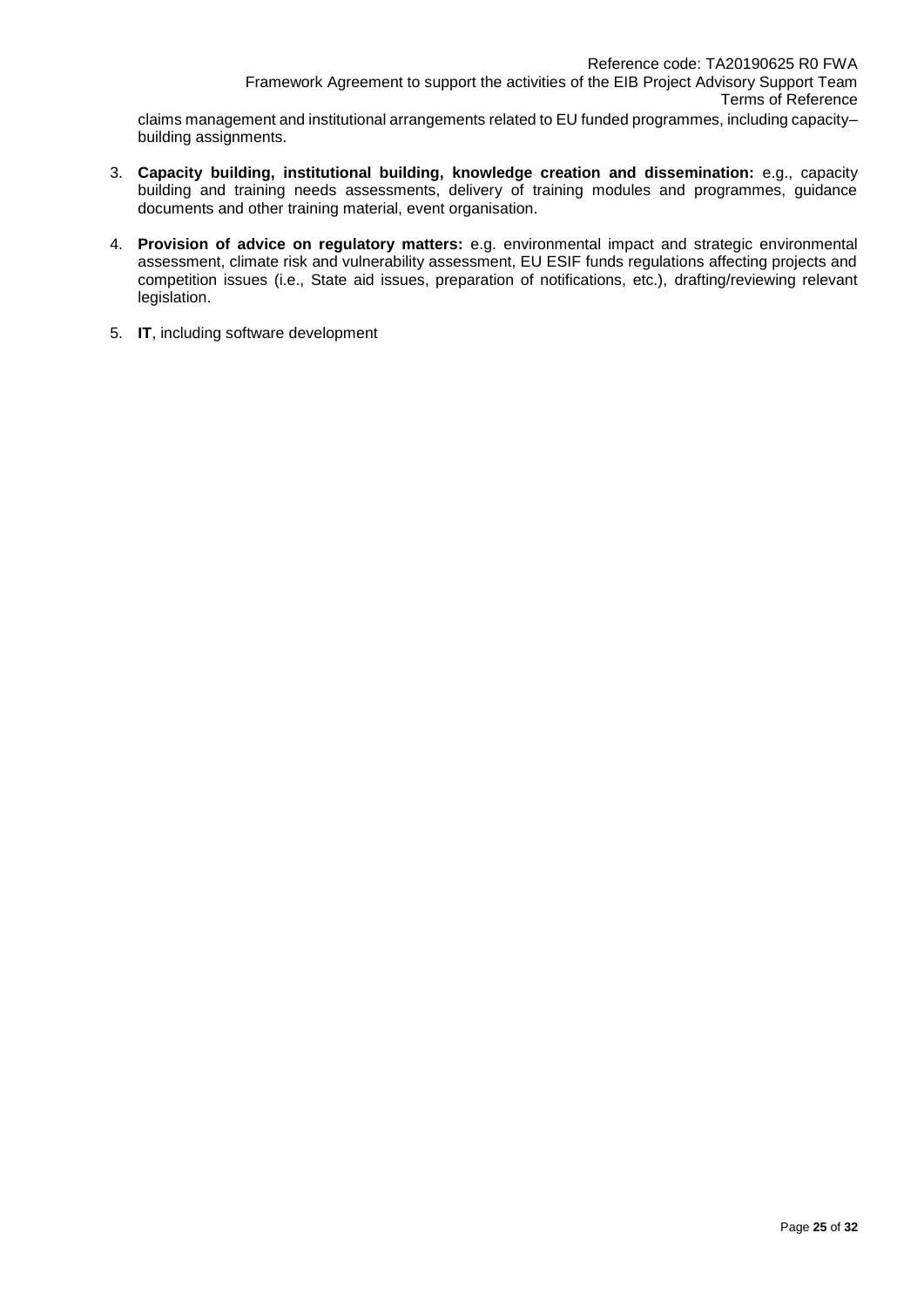# **Annex 3: Description of the Services to be provided under lot no. 2 (Environment and Energy), technical description of sub-sectors and horizontal expertise**

### **Sub-lot A: Environment**

Services will be provided to support the preparation and implementation of infrastructure projects including, but not limited to, the following sub-sectors: water and wastewater (including flood risk management, etc.), solid waste, urban development, circular economy, agro-industry, climate change, analysis of horizontal issues. This support may be for the preparation and review of the complete project documentation (i.e. among others, technical feasibility including demand and option analysis, cost benefit analysis, environmental impact assessment, climate risk and vulnerability assessment, institutional viability, and procurement strategy) or implementation (e.g. preparation and review of detailed designs and tender documents). Also the support may refer to other areas that are necessary for the preparation for funding and feasibility studies (e.g. sector strategies, master plans, national tariffs, unit cost studies etc.). Services may also be required in the analysis of horizontal issues affecting more than one project or more than one country, such as the development of methodological guidelines, model project approaches, PPP-grant blending or legal and/or State-aid issues, IT Tools. When providing advice for the benefit of a specific country of operation, the Service Provider shall ensure that this advice is coherent / compatible with the country context, including institutional and legal framework.

# A. TECHNICAL DESCRIPTION FOR SUB-SECTORS

- 1. Water, Wastewater and Flood Protection: Services will be provided to specifically support water resources and water supply, wastewater collection and treatment including reuse, flood prevention, hydrology and flood risk management projects, as well as other projects in the field of water and environment such as catchment management, water quality, piloting new (water) technology or overall environmental monitoring etc.).
- 2. Solid Waste: Services will be provided to support the preparation of infrastructure projects including, but not limited to, the following sub-sectors: waste collection, treatment and disposal equipment and facilities, including closure and rehabilitation of old dumpsites, management and rehabilitation of polluted areas and hazardous waste management treatment and disposal.
- 3. Climate change mitigation and adaptation; climate change resilience; climate risk and vulnerability assessment
- 4. Circular economy apart from solid waste and water sector projects, will include support to bio-economy and industrial projects.
- 5. Ecosystem services and Biodiversity green infrastructure forestry pollution abatement

### B. HORIZONTAL EXPERTISE

- 1. Support in **Planning** activities: e.g. supporting the preparation and review of Master Plans, Pre-Feasibility Studies, National or Regional Management Plans
- 2. **Project Preparation Support:** e.g. supporting the preparation and review of the complete project documentation (for instance technical feasibility including demand and option analysis, cost benefit analysis, environmental impact assessment, Climate risk and vulnerability assessment, institutional viability, and procurement strategy) and EU funding applications (e.g. ESIF).
- 3. **Project Implementation Support:** e.g. supporting the implementation of infrastructure projects and investment programmes with specialist input in the areas of procurement, contract management, cost engineering, claims management and institutional arrangements related to EU funded programmes, including capacity–building assignments.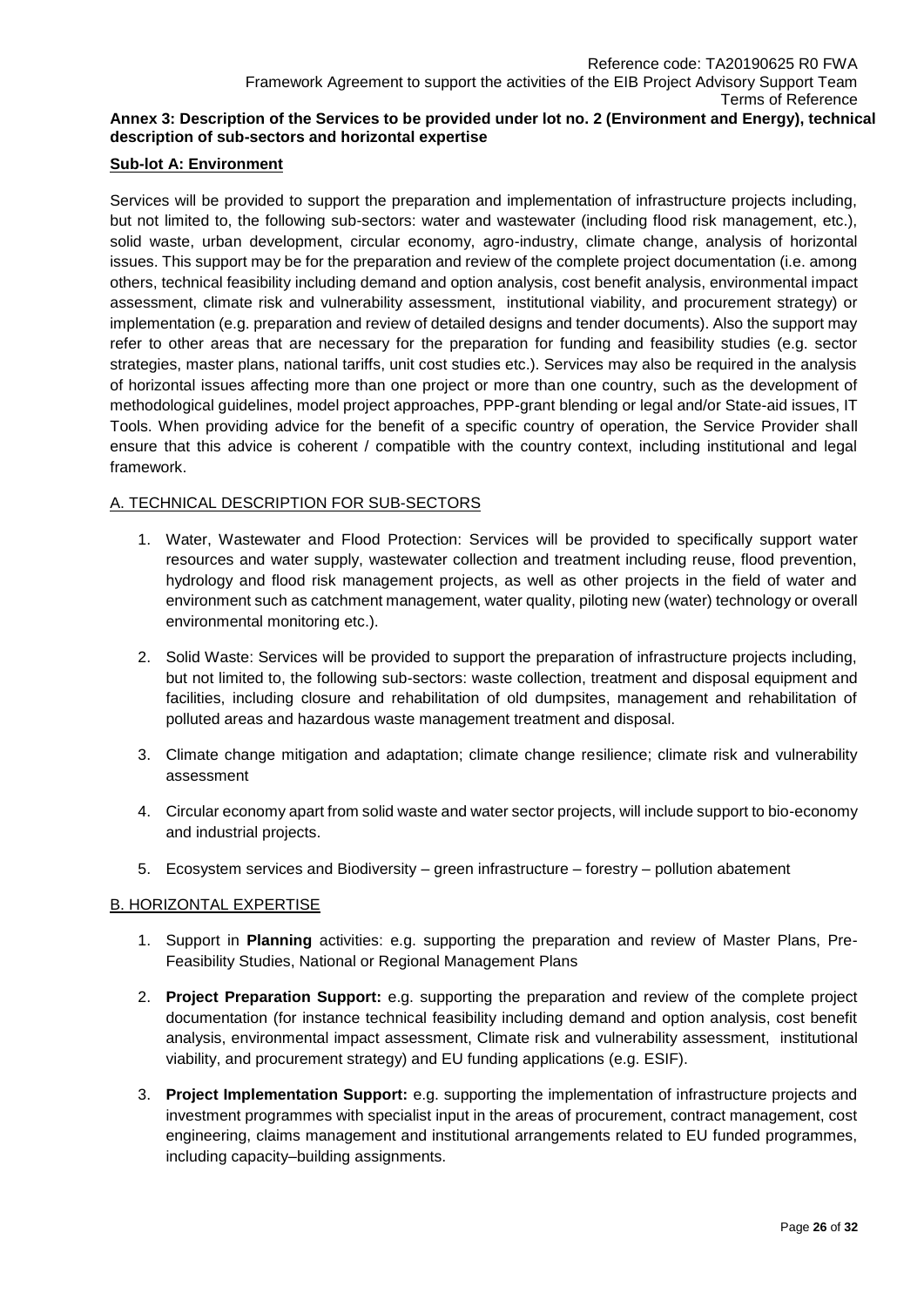- Terms of Reference 4. **Capacity building, institutional building, knowledge creation and dissemination:** e.g. Capacity building and training needs assessments, delivery of training modules and programmes, guidance documents and other training material, Event organisation.
- 5. **Provision of advice on regulatory matters:** e.g. environmental impact and strategic environmental assessment, climate risk and vulnerability assessment, EU ESIF funds regulations affecting infrastructure projects and competition issues (i.e. state aid issues, preparation of notifications etc.).
- 6. **Project Assessment:** e.g. technical and financial evaluation of application forms based on the procedures and checklists prepared by the Managing Authority
- 7. **IT, including software development**

# **Sub-lot B: Energy**

Services will be provided to support the preparation of projects including, but not limited to, the following subsectors: power generation, transmission & distribution networks, oil & gas, energy efficiency, renewable energy. This support may be for the preparation and review of the complete project documentation (i.e. among others, technical feasibility including option analysis, cost benefit analysis, environmental impact assessment, climate risk and vulnerability assessment, institutional viability, and procurement strategy), implementation (e.g. preparation and review of detailed designs and tender documents, support over implementation of construction works), or monitoring and verification of project results. Also the support may refer to other areas that are necessary for the preparation for funding and feasibility studies (e.g. sector strategies, master plans, project screening, pre-feasibility, national tariffs, unit cost studies etc.). Services may also be required in the analysis of horizontal issues affecting more than one project or more than one country, such as the development of methodological guidelines, model project approaches, PPP-grant blending or Legal and/or State-aid issues, IT Tools. When providing advice for the benefit of a specific country of operation, the Service Provider shall ensure that this advice is coherent / compatible with the country context, including institutional and legal framework.

# A. TECHNICAL DESCRIPTION FOR SUB-SECTORS

- 1. Energy Efficiency: energy efficiency in buildings (residential and non-residential sectors); energy efficiency in street lighting; energy efficiency in municipal infrastructure; energy efficiency in transport; energy efficiency in industry; district heating/cooling networks, small-scale cogeneration, including microgeneration.
- 2. Renewable Energy: hydropower (dam, run-of-the-river, regulating, pumped storage); wind energy, onshore, offshore, ocean (tidal, wave, current); photovoltaic and concentrated solar thermal power; solar thermal; geothermal heat and power; biomass heat-only, power and cogeneration, biogas and waste incineration.
- 3. Power Generation, Transmission and Distribution Networks:; carbon capture and storage (CCS), electricity transmission (HVAC, HVDC, terrestrial, offshore); electricity distribution networks (active distribution and smart meters included); energy storage
- 4. Gas: gas transmission & distribution networks including storage; LNG.

### B. HORIZONTAL EXPERTISE

1. **Project Preparation Support:** e.g. supporting the preparation and review of the complete project documentation (for instance technical feasibility including demand and option analysis, cost benefit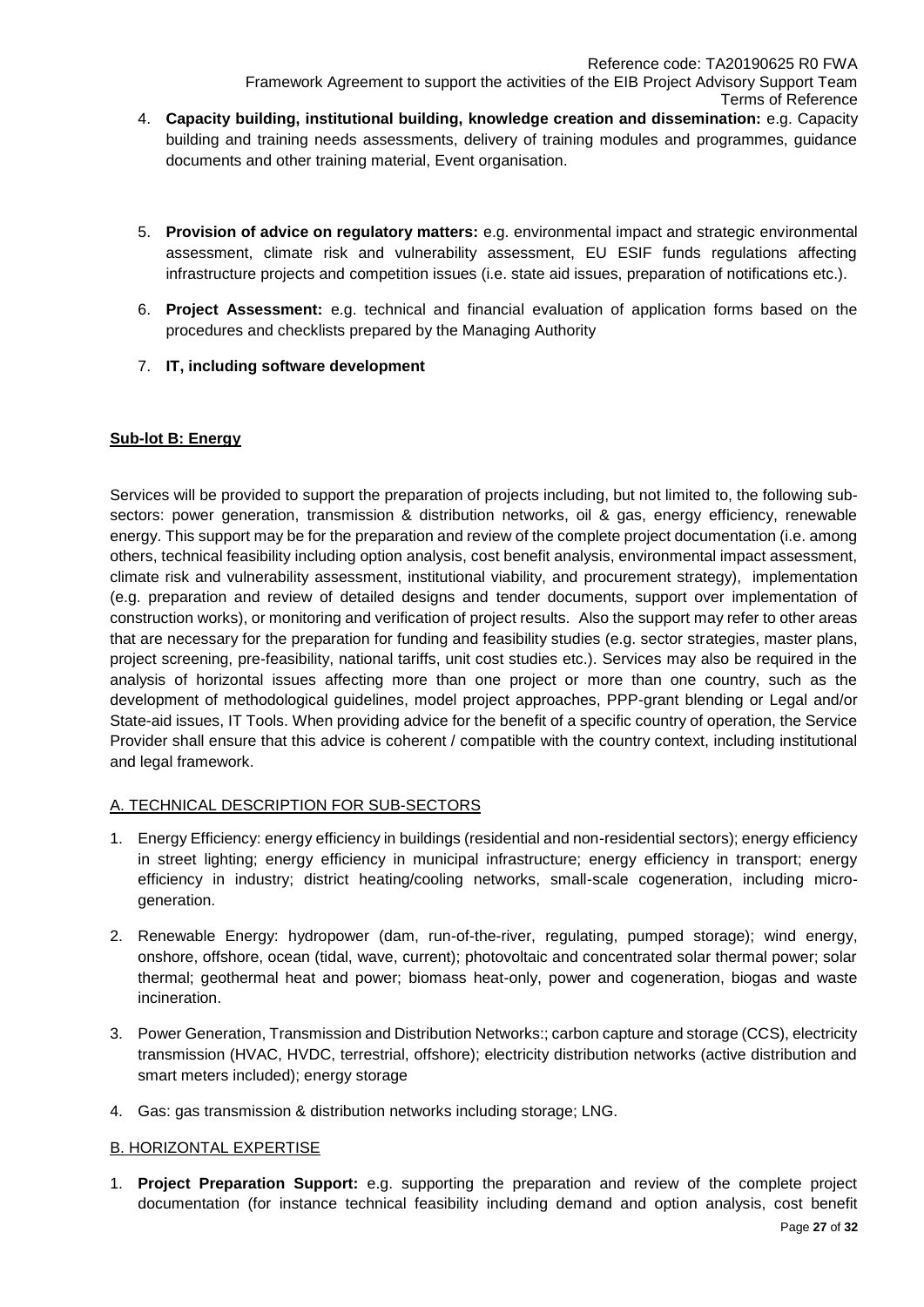viability, and procurement strategy) and EU funding applications (e.g. ESIF).

- 2. **Project Implementation Support:** e.g. supporting the implementation of infrastructure projects and investment programmes with specialist input in the areas of procurement, contract management, cost engineering, claims management and institutional arrangements related to EU funded programmes, including capacity–building assignments.
- 3. **Capacity building, institutional building knowledge creation and dissemination:** e.g. Capacity building and training needs assessments, delivery of training modules and programmes, guidance documents and other training material, Event organisation.
- 4. **Provision of advice on regulatory matters:** e.g. environmental impact and strategic environmental assessment, climate risk and vulnerability assessment, EU ESIF funds regulations affecting infrastructure projects and competition issues (i.e. state aid issues, preparation of notifications etc.).
- 5. **IT, including software development**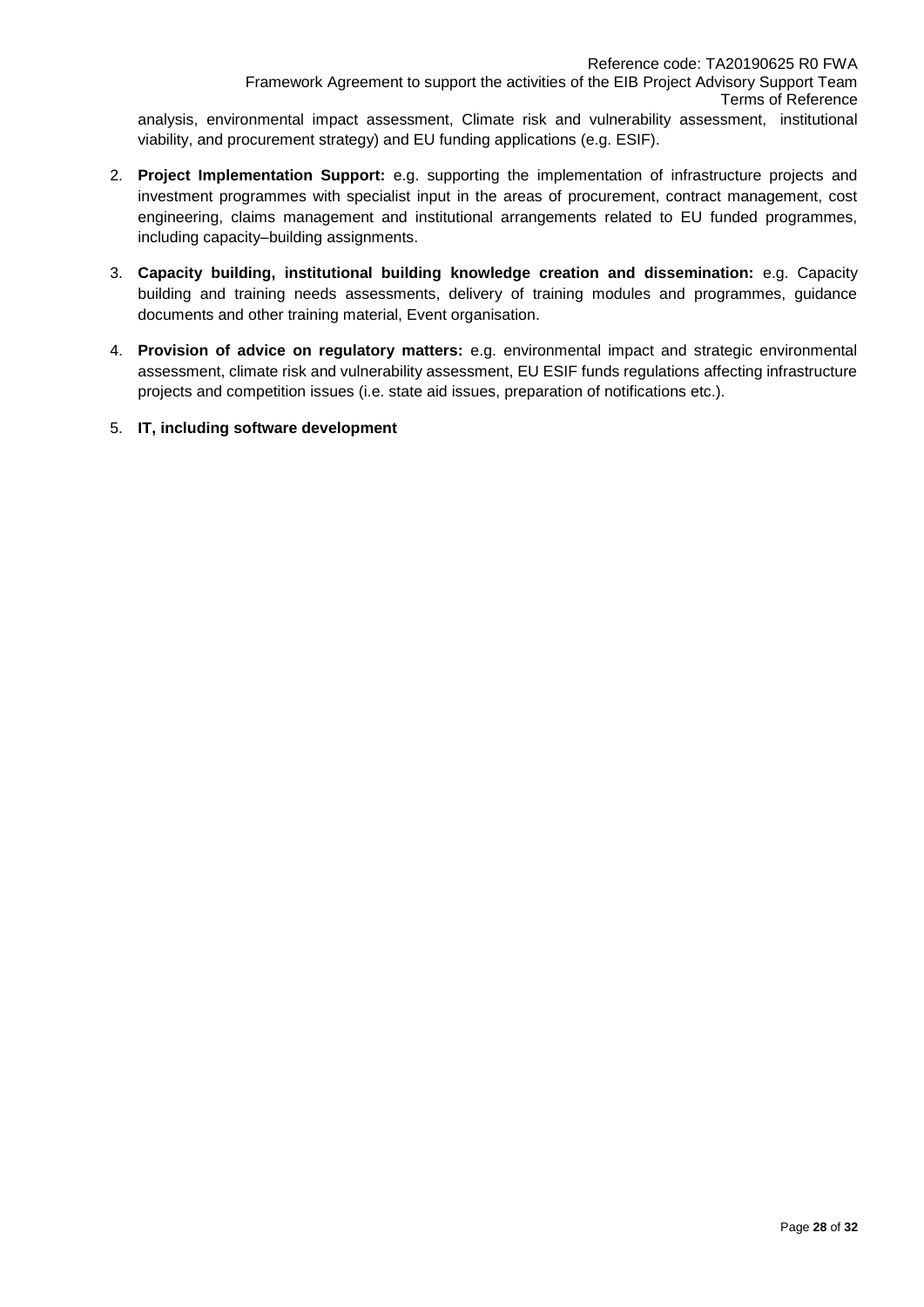#### **Annex 4: Description of the Services to be provided under lot no. 3 (Health Care), technical description of subsectors and description of themes**

Services will be provided to support the preparation and implementation of projects in the field of health care sector including, but not limited to, the following sub-sectors: health care facilities and health care services. Services will be provided to support preparation, implementation and management of projects that contribute to providing a variety of services, facilities and equipment to support the healthcare needs of the citizens. The services will include but not limited to the following thematic areas: planning, project management, engineering, construction management, technology and equipment and operational support. Services may also be required for addressing horizontal issues affecting more than one project and/or more than one country, such as assisting policy development and formulation process, development of methodological guidelines, model project approaches, PPP–grant blending or State–aid issues. When providing advice for the benefit of a specific country of operation, the Service Provider shall ensure that this advice is coherent / compatible with the country context, including institutional and legal framework.

# **A. TECHNICAL DESCRIPTION FOR SUB-SECTORS**

- **1. Healthcare facilities:** All kinds of hospitals, nursing care facilities, emergency services, urgent care centres, mental health and residential developmental handicap facilities, community care facilities, nursing care facilities, community care facilities for the elderly and other residential care facilities, scientific or diagnostic laboratories, pathology clinics.
- **2. Healthcare services:** All kinds of outpatient care, inpatient care, preventative care, rehabilitative care, emergency service.

# **B. DESCRIPTION OF THEMES**

l

- **1. Planning**: providing advisory support in planning of healthcare facilities and services (for instance: **development of** functional medical concepts, capacity modelling, simulation modelling, functional relationships, schedules of accommodation, healthcare process design, business flow charts; **providing** benchmarking studies, option analysis, planning input for engineering studies; **planning of** manpower, quality systems; **providing advices** in setting up public private partnership models, staffing profile, industry practices; **collecting, sorting, correcting and analysing** sectorial data and similar)
- **2. Technology and Medical Equipment**: providing technical support in planning, procurement and installation of technological solutions and medical equipment<sup>4</sup> (e.g. **providing** technology assessment, training; **planning of** medical equipment and supplies; **advising** on strategic technology and IT solutions, drafting tender documentation, tender management, commissioning, etc.)
- **3. Operational Support:** providing support in operation of the healthcare facilities and services (e.g. **providing** transition plans, facility management manuals, sectorial/operational trainings; **providing advices** with regard to day-to-day management and operations, etc.)
- **4. Project Management:** assisting the beneficiary in governing projects and maintaining the project results (for instance: **formulation of** procurement strategy, project control systems, **providing recommendations on** the implementation modalities and on integration of different component parts that they fit together properly to make the intended purpose; **delivering** cost engineering, and scheduling services, **providing technical assistance in** monitoring the progress of the programme, **providing** strategic business and managerial advices with regard to implementation of major construction projects, legal advice on the matters related to the management of major construction projects, planning and monitoring of the move services, day-to-day implementation/operational support - specialist input in the areas of procurement and contract management and similar)
- **5. Engineering:** supporting the preparation and/or review of the complete documentation for capital investment projects (for instance: technical feasibility including demand and option analysis, technical design, tender documentation and similar).

<sup>4</sup> whole spectrum of medical equipment, hospital supplies, and products, including but not limited to: medical instruments, devices and supplies, diagnostic equipment and systems, medical imaging machines, surgical instruments, appliances and supplies, emergency services equipment, life support equipment, medical monitors, medical laboratory equipment, cleaning equipment, hospital beds, furniture, hospital management hardware and software, office equipment and similar.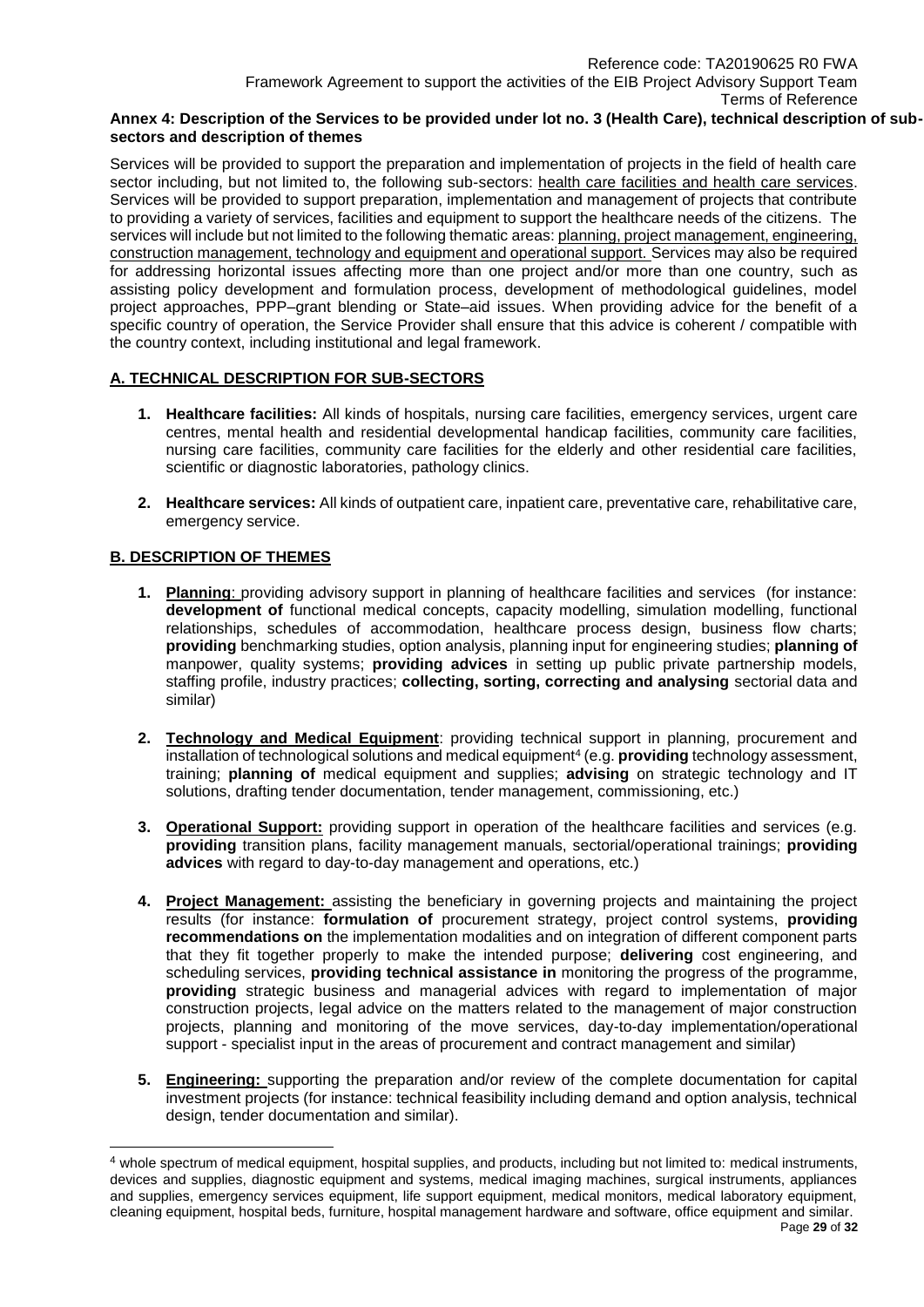**6. Construction Management:** providing support during the feasibility, design, construction, installation and operation phases of the construction projects (for instance: **providing** tender management, contract administration, commissioning, consultant management, facility planning, cash-flow management value engineering, claim management, construction scheduling services; **coordination** among different disciplines and contracts; **monitoring** the progress in order to avoid delays, changes and disputes; **providing advices on** constructability, project design, construction quality, resolving disputes, commissioning, permits, etc.).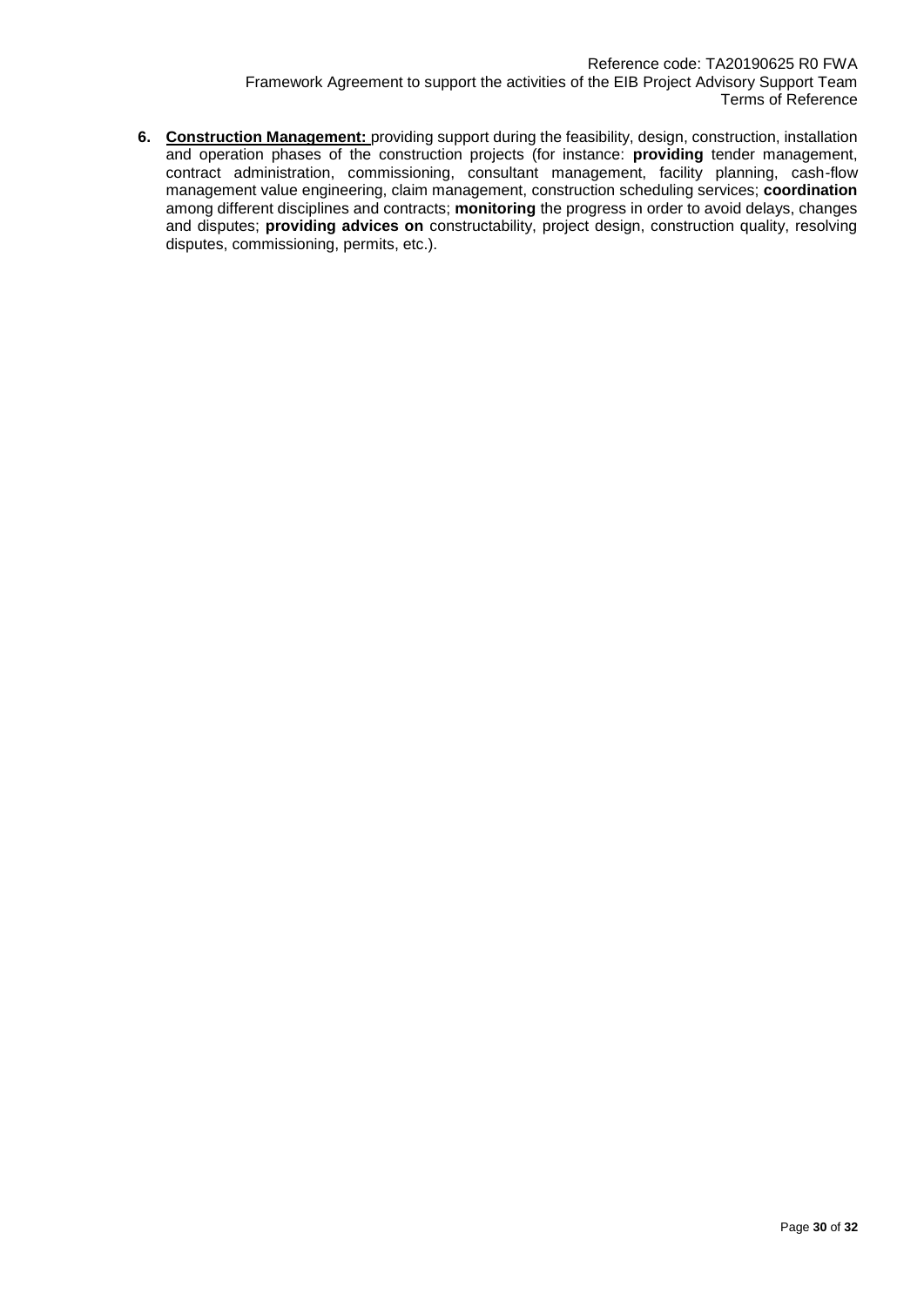#### **Annex 5: Description of the Services to be provided under lot no. 4 (Programme Management Support), technical description of sub-sectors and description of themes**

Services will be provided to support management of programmes that will bring transformational changes for or within an organization with the intention of improving an organization's performance in areas relevant to smart development and delivery of public services that meet the varied needs of citizens. Management of programmes will require coordination, directing and overseeing implementation of a set of interrelated projects/assignments to deliver outcomes and their benefits, which are aligned to an organization's strategic objectives. The projects under a programme usually include one or more of the following; capital investments, capacity building, business transformation, designing and implementing reforms, change management and operational support. The programmes that will be supported in this Lot will include, but not limited to, the following sub–sectors: research, development (R&D) and innovation, and public procurement. The services will include sectorial as well as horizontal thematic areas. In addition to above-mentioned sub-sectors, services in the horizontal themes may also be required for other relevant sub-sectors, such as: health and education. Services may also be required in the analysis of horizontal issues affecting more than one programme or more than one country, such as the development of methodological guidelines, model project approaches, PPP– grant blending or State–aid issues. When providing advice for the benefit of a specific country of operation, the Service Provider shall ensure that this advice is coherent / compatible with the country context, including institutional and legal framework.

# **A. TECHNICAL DESCRIPTION FOR SUB-SECTORS**

- **1. R&D / Innovation:** research-intensive industries, research processes, research management, research infrastructure, the development of university R&D-centres, the development of Science Parks, smart specialisation and the creation of innovation and incubation support services. Services may also focus on evaluating and improving access-to-finance conditions related to areas/companies part of the Horizon 2020 programme, and in particular, the review of specific markets, identification of market gaps/failures, and the review of specific companies / projects planning fund raising activities to improve their investment readiness, climate resilience and adaptation.
- **2. Public Procurement:** legislative framework, institutional framework, regularity and quality of the public procurement process, capacity of the contracting authorities, professionalization, monitoring and supervision of national public procurement systems to enhance competition in the public procurement market.

### **B. DESCRIPTION OF THEMES**

### **1. Sectorial Themes:**

- **a) Policy:** assisting policy development and implementation process (for instance: **providing** technical secretariat to working groups/task forces/committees services; **analysing** the problem, the policy objectives; **conducting** researches, benchmarking studies, option analysis; **collecting, sorting, correcting and analysing** data to support policy development process; **assessing** the legislative framework, the institutional framework, impact of previous programmes/projects; **reviewing and drafting** legislation proposals, **supporting the preparation and/or implementation** reform programmes, etc.)
- **b) Sectorial Implementation and Operational Support :** providing advisory services on the sector specific matters (for instance: **providing** sectorial input for engineering studies, technology assessment, option analysis; **preparing** business plans, marketing strategies, benchmarking studies; **providing advices** on the industry practices, strategic technology and IT solutions, etc.) and providing support in operation of the facilities and services (e.g. **providing** transition plans, facility management manuals, day-to-day operational support, sectorial/operational trainings; **providing advices** with regard to day-to-day management and operations, etc.)
- **c) Programme Management:** assisting the beneficiary in governing the programme and maintaining the programme results (for instance: **formulating** programme objectives, success indicators at the programme level, projects, success indicators for individual projects; **providing recommendations** on the implementation modalities, financing mechanisms; **providing services** related to cost estimating, claims management, master planning and monitoring the progress of the programme;